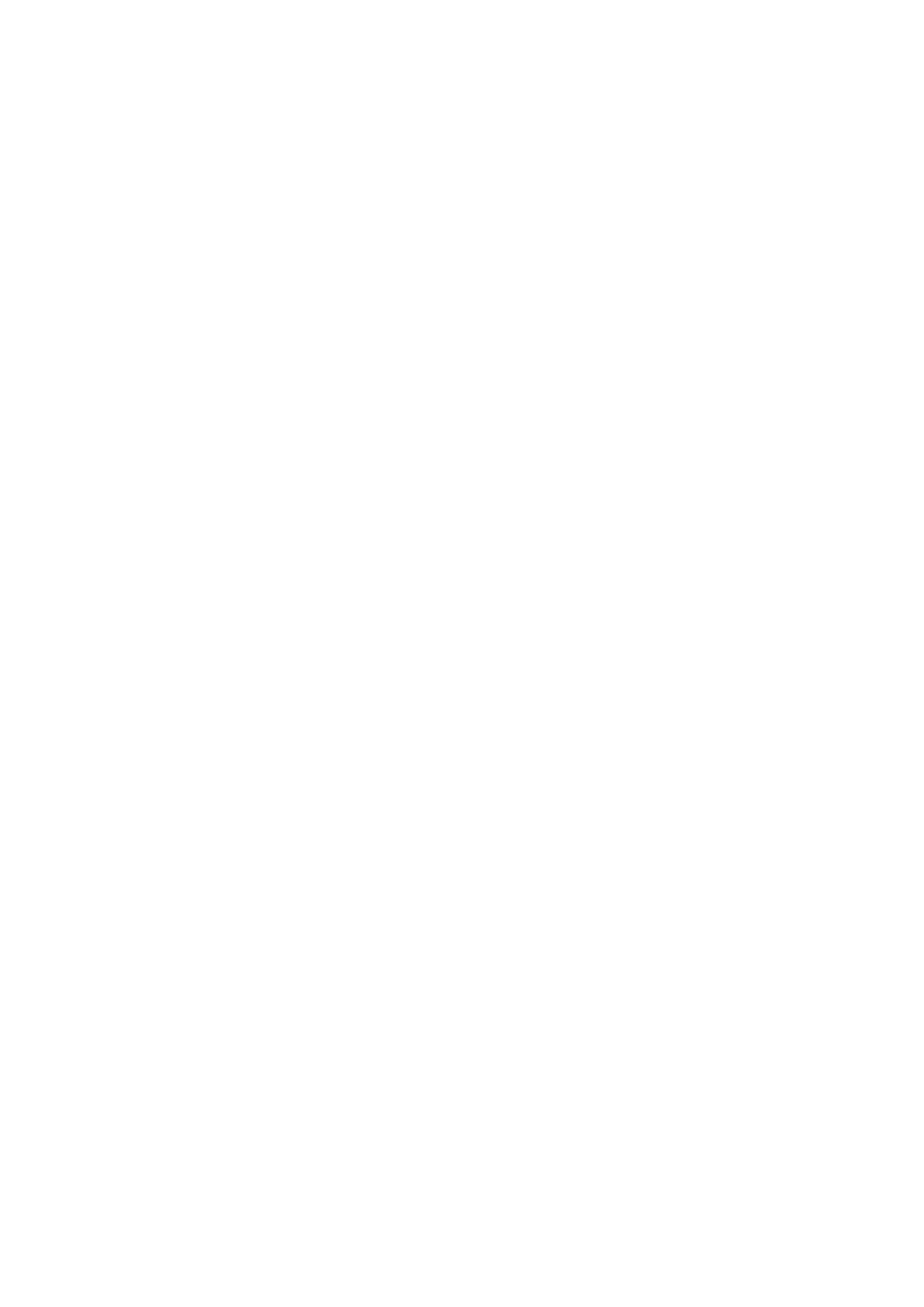#### **PART 1 – CISSAM General Rules**

Reference:

A. Cadet Training – Ranges. Regulations for Training with Cadet Weapon Systems and Pyrotechnics (2021) (AC71855-C)

B. Cadet Training - Skill at Arms. The L98A2 Cadet GP Rifle (5.56 mm), L86A2 Light Support Weapon and Associated Equipment (71807-C)

#### **Rules**

1. These rules are to be observed in the spirit as well as the letter and are intended to be supplementary to Reference A.

2. The Exercise Director, Senior Planning Officer or Senior Range Conducting Officer (SRCO) is empowered to stop shooting at any time during the meeting should he consider that circumstances including the weather conditions warrant it. The Inter Services' Cadet Matches Committee is empowered to alter the programme, including the cancellation of matches, should circumstances make it necessary.

3. Any dispute which cannot be resolved by the RCO, will be settled by a meeting on the range of a protest committee consisting of the SRCO, Chairman and three members of the Inter Services' Cadet Rifle Matches Committee, including those co-opted for that purpose for the meeting.

#### **Safety**

4. L98A2 drills are to be followed at all times. A cadet or CFAV who has a negligent discharge through an error of drill will render their WHT void and must receive instruction and a retest before they may fire again, and their score in the match in which the incident took place will be void.

5. On any matches involving movement:

a. If a firer trips and falls they must not fire until their rifle has been inspected by a safety supervisor.

b. If a firer drops their magazine from a pouch they may retrieve it, if it is safe to do so, at the discretion of the safety supervisor.

c. If a magazine drops off the rifle, it must not be reused in the match.

#### **Eligibility**

6. Firing teams are to consist of four firing cadets from the same SCC District, ACF County or RAFAC Wing, with at least three in the firing team from the same SCC Area, ACF Company or equivalent or RAFAC Sector. Coaches may be CFAV or cadets. A team of less than four cadets may be accepted subject to space and the approval of CCRS. Such a team are eligible for all individual prizes and inter services team selection but will not be listed or scored for team prizes.

7. Cadets competing in a firing team must be under 18 on the day of any competition they fire in.

8. A fifth cadet, who, so long as they do not shoot, does not have to follow the team eligibility for geography or age, must accompany the firing team as a butt marker, but may replace any other member before shooting starts so long as the make up adheres to the requirements for a firing team. Any requirement to change a firing member of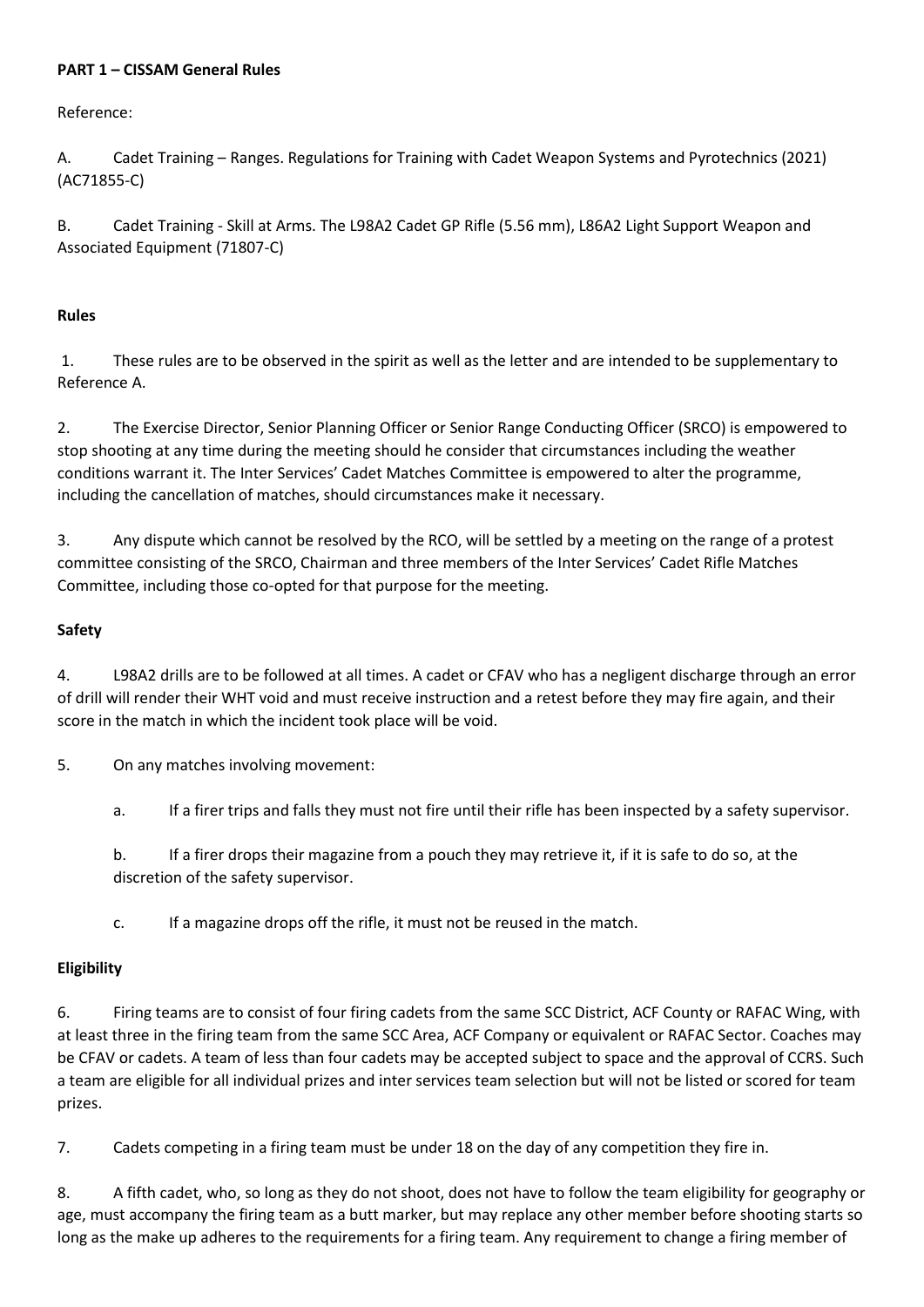the team after shooting has started must be referred to CCRS' Shooting Manager or Competitions Officer, who will liaise with the Committee as required.

#### **Rifles and Ammunition**

9. The L98A2 or L98A3 with no modifications must be used in accordance with Reference B, including the fitting and wearing of slings. The weapon must be fired with webbing or Viper vests.

10. Only ammunition issued at the meeting may be used; it will be issued immediately before the start of the practice and is not to be taken behind the firing point. Empty cases and unused rounds are to be returned to the ammunition point at the end of the shoot.

#### **Dress and Equipment**

- 11. The following dress standards are to be observed:
	- a. Uniform is to be of service pattern and as issued. Badges of rank must be worn.
	- b. Belts need not be worn.
	- c. Over trousers of a non-service pattern are permitted in the event of wet weather.
	- d. Improvised padding (eg hose tops) may be worn underneath uniform but must not be visible.
	- e. An eye patch or blinder may be used.
	- f. Elbow and/or knee pads may be worn, which must be no more than 13mm thick when compressed.
	- g. Gloves may be worn unless it interferes with the safe operation of the rifle.
- 12. Only the following optional equipment is allowed on the firing point:

a. Ground sheets, which must be laid flat on the ground with no pegs. No padded sheet or mat is allowed.

b. Hand held binoculars.

#### **Hearing Protection**

13. The use of ear defenders on the firing point and in its vicinity is compulsory. Where ear defenders are worn headdress is to be removed. Ear defenders or issued foam plugs are to be worn in the butts when firing is in progress.

#### **Coaching**

14. Coaching, where allowed by the match conditions, may be done by CFAV or cadets, who must hold an in date WHT for the weapon.

#### **Ties, Targets, Marking and Scoring**

15. Ties for first place in individual competitions will, unless otherwise stated in the match conditions, be determined by a countback.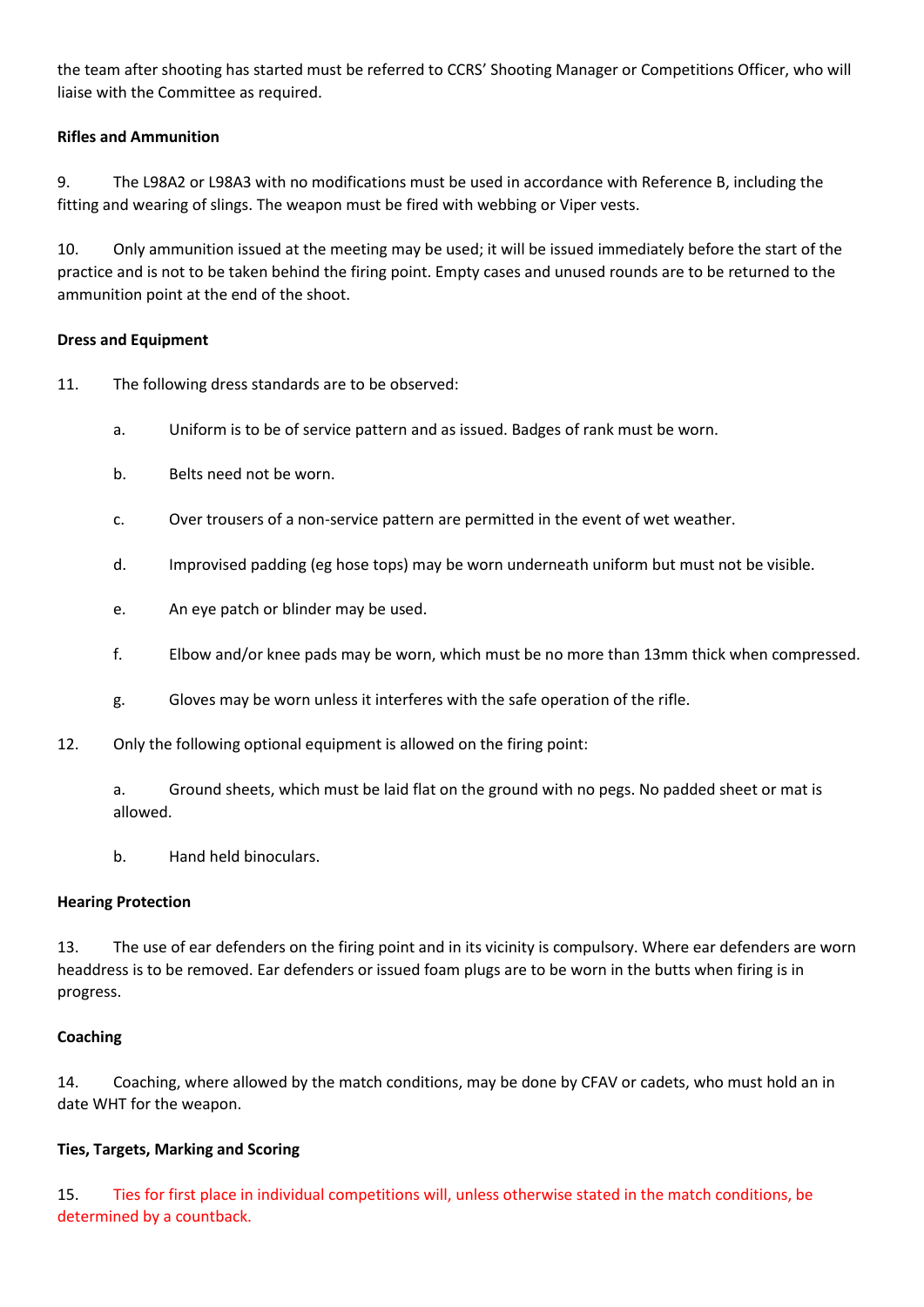16. Where available, Cadet Fig 11 and Cadet Fig 12 targets must be used. If these are not available then they may be substituted with as close an equivalent as possible.

17. Targets will be marked in accordance with the match conditions. Excess hits on targets will be marked as follows:

a. Where a competitor or team fires more than the number of shots allowed, the score of the practice being fired will be zero.

b. Where the competitor or team fires the correct number of shots but there are more shots on the target than allowed (eg cross fire):

(1) Where the number of excess shots does not exceed 50% of the number of shots allowed the score will be adjusted by first cancelling the lowest value shot, then the highest value, alternating as such until the shots left are equal to the number allowed.

(2) Where the number of excess shots exceeds 50% of the number of shots allowed, by a reshoot.

In the event of a reshoot the whole original shoot including sighters, where allowed, will be fired.

18. The signalled value or number of hits may only be challenged on non-electronic targets, and may only be challenged once.

19. Protests on the procedure of a shoot (eg timings, frame breakages etc) must be made by the individual or team captain before the score is known or marked targets displayed. If upheld, the score made will be annulled and a reshoot will take place. If the protest is not upheld the score made will be taken; the competitor may subsequently challenge the value or number of hits.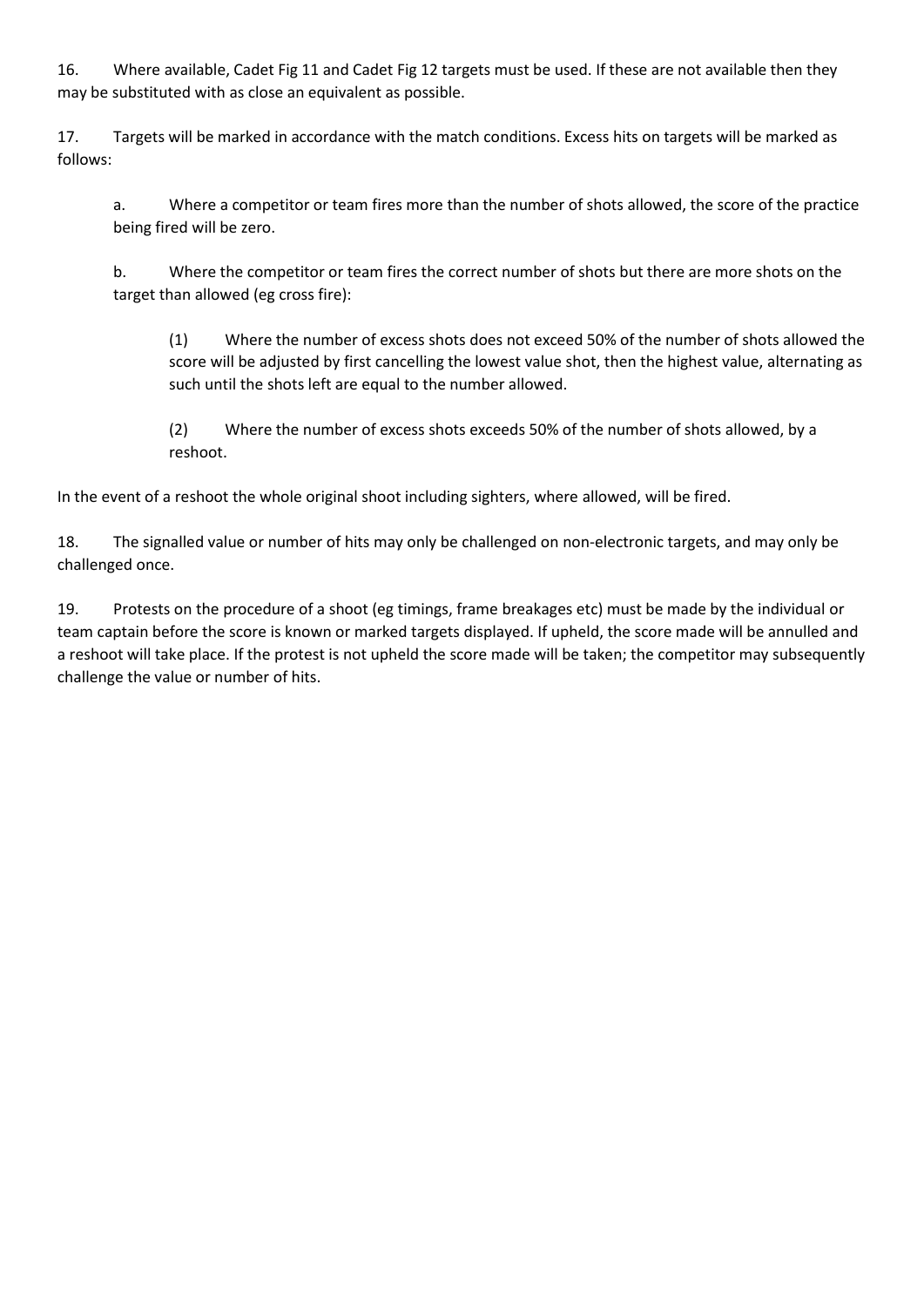**CISSAM Name.** CISSAM - Match 1 – The Defence Match

**OSP Reference**. Pages 10-8 to 10-10 – The Defence Assessment.

#### **Match Conditions**

1.1 **Outline.** A three practice shoot. Open to all teams of four entered into CISSAM.

1.2 **Ranges.** To be fired on an ETR.

1.3 **Timings.** A timing chart is included after each practice. Each detail will take approximately 15 minutes to complete.

#### **1.4 Prizes.**

- $1<sup>st</sup>$ The Challenge Cup and 4 CCRS Gold Medals.
- $2<sup>nd</sup>$ 4 CCRS Silver Medals.
- $3<sup>rd</sup>$ 4 CCRS Bronze Medals.
- 1.5 **Ammunition.** 30 rounds per firer in three magazines of 10 rounds.

#### **1.6 Targetry.**

100m Fig 12. 200m Fig 11. 300m Fig 11.

1.7 **Scoring.** Four points per hit. HPS 40 per practice, Match HPS 120.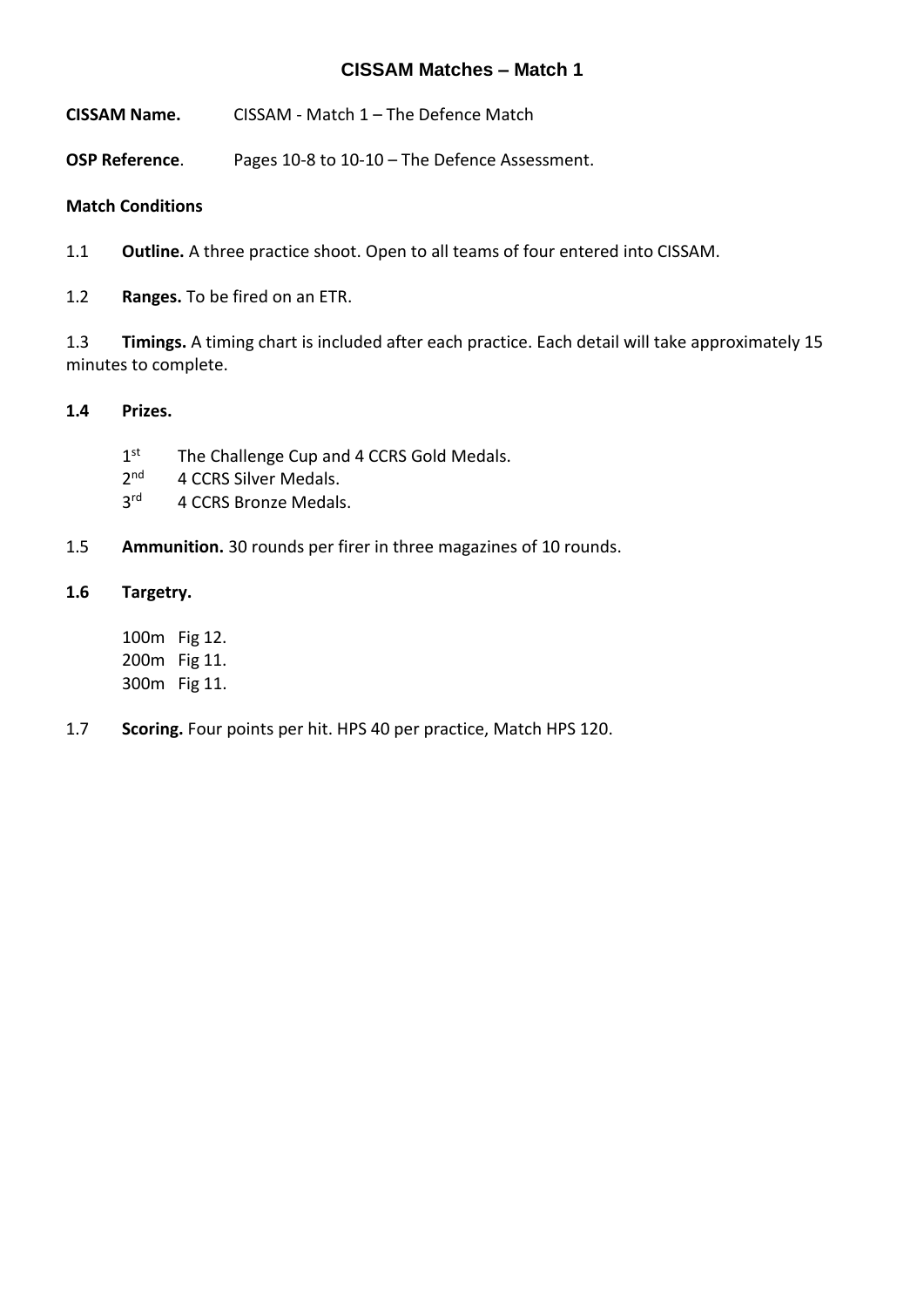# **Match 1 - Practice 1 (OSP – Practice 1)**

| Range/Position      | 300m-100m Prone.                                                                                                                                           |  |  |
|---------------------|------------------------------------------------------------------------------------------------------------------------------------------------------------|--|--|
| <b>Ammunition</b>   | 10 Rounds.                                                                                                                                                 |  |  |
| <b>Targetry</b>     | 100m Fig 12.<br>200m Fig 11.<br>300m Fig 11.                                                                                                               |  |  |
| <b>Exposures</b>    | 100m - 1 x 25 second exposure followed by 2 x 3 second exposures.<br>200m - 1 x 6 second exposure.<br>300m - 4 x 4 second exposures.                       |  |  |
| <b>Instructions</b> | Line up 100m behind the firing point.                                                                                                                      |  |  |
|                     | Order 'Load, adopt the standing alert position, Practice 1, watch out'.                                                                                    |  |  |
|                     | When targets appear, firers are to run to the firing point, adopt the prone<br>position, make ready and open fire with one round at each exposure at 100m. |  |  |
|                     | 3 rounds at the single exposure at 200m. Up and hold.                                                                                                      |  |  |
|                     | 1 round at each exposure at 300m. Fall when hit.                                                                                                           |  |  |
|                     | Post practice order.                                                                                                                                       |  |  |

### '**Make safe, stand up**'.

|       | <b>Target Frames</b> | <b>Timings</b> |      |
|-------|----------------------|----------------|------|
| Range |                      | Up             | Down |
|       | Fig 12 Fall when Hit | 05             | 31   |
| 100   |                      | 35             | 39   |
|       |                      | 44             | 48   |
| 200   | Fig 11 Up and Hold   | 53             | 1.00 |
| 300   | Fig 11 Fall when Hit | 1.05           | 1.10 |
|       |                      | 1.14           | 1.19 |
|       |                      | 1.23           | 1.28 |
|       |                      | 1.32           | 1.37 |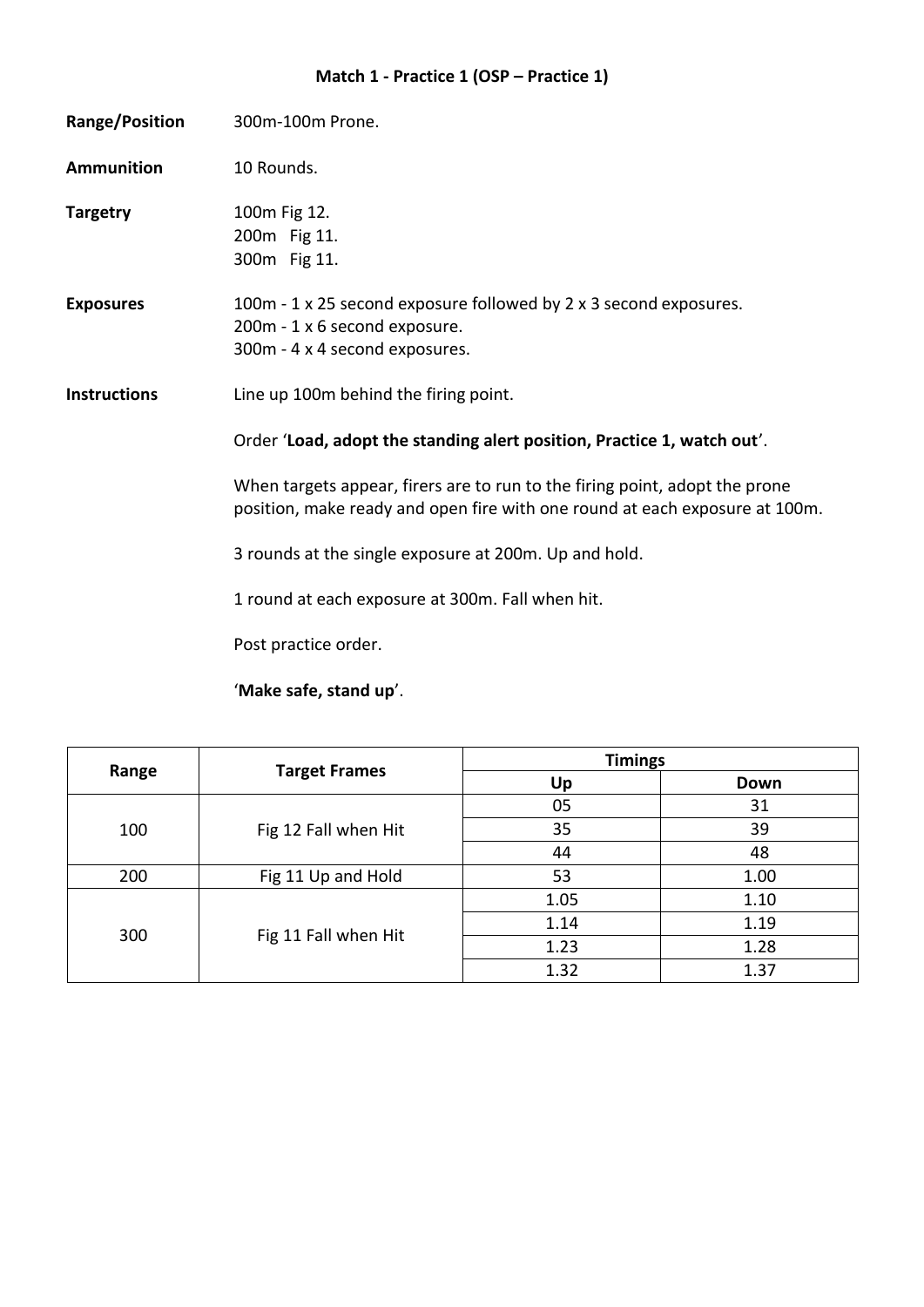#### **Match 1 - Practice 2 (OSP – Practice 3)**

**Range/Position** 200m-100m Kneeling Supported. Ammunition 10 Rounds. **Targetry** 100m Fig 12. 200m Fig 11. **Exposures** 5 x double exposures of 6 seconds for the first target and 3 seconds for the second target. 15 seconds between each double exposure. Targets will appear in random order with 7 exposures at 200m and 3 at 100m. **Instructions** Order '**Adopt the kneeling supported position, ready, Practice 2 - watch and shoot**'. When the targets appear the firer is to fire 1 round at each exposure. Targets fall when hit. Post practice order.

**''Make safe, stand up, dress into the fire trench**'.

|       | <b>Target Frames</b> | <b>Timings</b> |      |
|-------|----------------------|----------------|------|
| Range |                      | Up             | Down |
| 200   | Fig 11 Fall when Hit | 05             | 12   |
| 200   | Fig 11 Fall when Hit | 14             | 18   |
| 100   | Fig 12 Fall when Hit | 33             | 40   |
| 200   | Fig 11 Fall when Hit | 42             | 46   |
| 200   | Fig 11 Fall when Hit | 1.01           | 1.08 |
| 100   | Fig 12 Fall when Hit | 1.10           | 1.14 |
| 200   | Fig 11 Fall when Hit | 1.29           | 1.36 |
| 200   | Fig 11 Fall when Hit | 1.38           | 1.42 |
| 100   | Fig 12 Fall when Hit | 1.57           | 2.04 |
| 200   | Fig 11 Fall when Hit | 2.06           | 2.10 |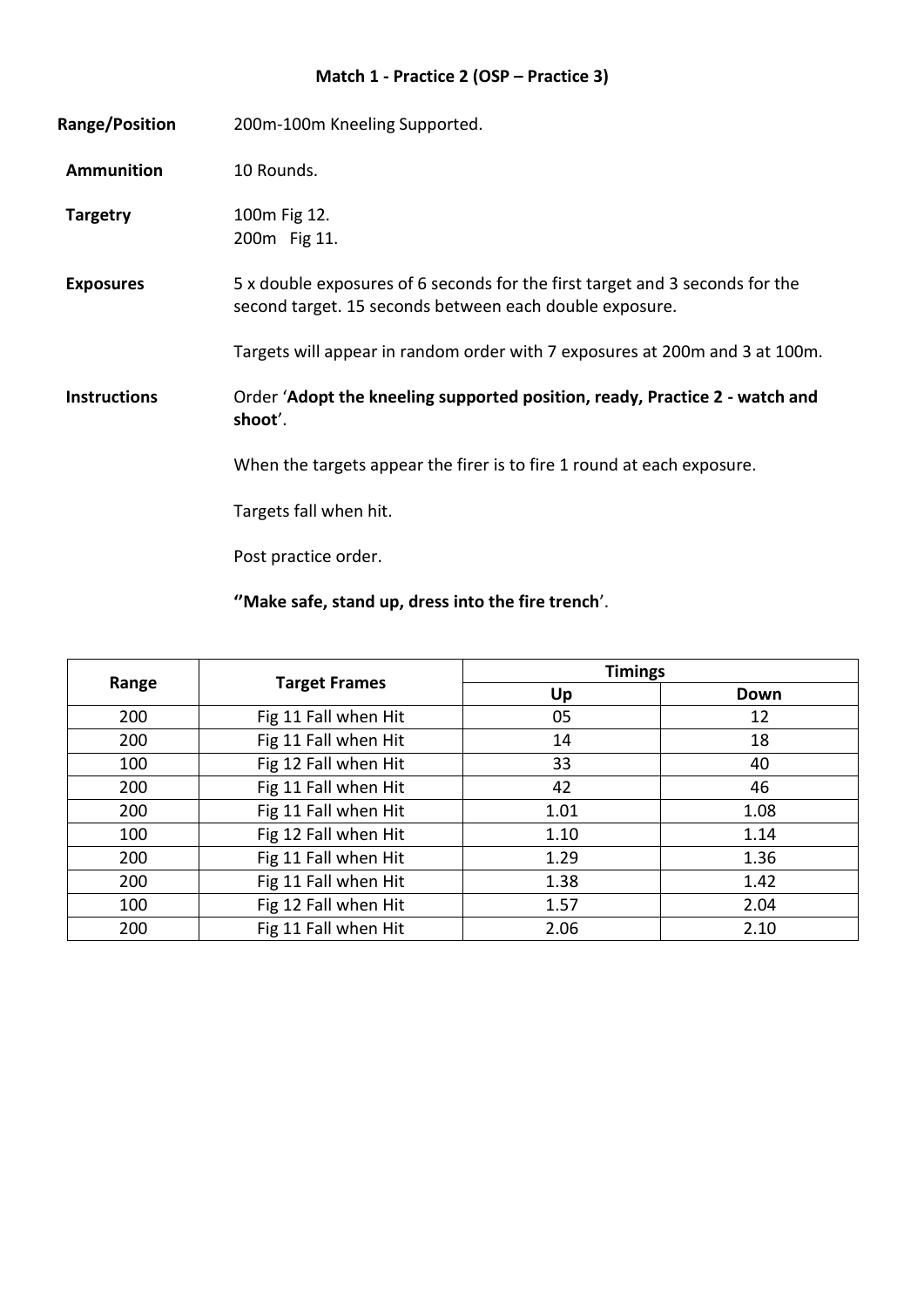#### **Match 1 - Practice 3 (OSP – Practice 2)**

| Range/Position                | 300m-100m Fire Trench.                                                                                                            |
|-------------------------------|-----------------------------------------------------------------------------------------------------------------------------------|
| <b>Ammunition</b>             | 10 Rounds.                                                                                                                        |
| <b>Targetry</b>               | 100m Fig 12.<br>200m Fig 11.<br>300m Fig 11.                                                                                      |
| <b>Exposures</b>              | 1 x 4 second exposure at 300m, followed by 9 random exposures at 100m<br>for 2 seconds, 200m for 3 seconds or 300m for 4 seconds. |
| <b>Instructions</b><br>shoot. | Order ', Ready, adopt the standing supported position, Practice 3, watch and                                                      |
|                               | When targets appear the firer is to engage with 1 round per exposure.                                                             |
|                               | Targets fall when hit.                                                                                                            |
|                               | Post practice order.                                                                                                              |

**Unload, for inspection port arms, show clear (once clear) ease springs. Unsling your rifle and place it on the right fire trench, dress out of the fire trench.**

|       | <b>Target Frames</b> | <b>Timings</b> |      |
|-------|----------------------|----------------|------|
| Range |                      | Up             | Down |
| 300   | Fig 11 Fall when Hit | 05             | 10   |
| 200   | Fig 11 Fall when Hit | 12             | 16   |
| 300   | Fig 11 Fall when Hit | 18             | 23   |
| 100   | Fig 12 Fall when Hit | 25             | 28   |
| 300   | Fig 11 Fall when Hit | 30             | 35   |
| 100   | Fig 1c Fall when Hit | 37             | 40   |
| 200   | Fig 11 Fall when Hit | 42             | 46   |
| 100   | Fig 12 Fall when Hit | 48             | 51   |
| 300   | Fig 11 Fall when Hit | 53             | 58   |
| 200   | Fig 11 Fall when Hit | 1.00           | 1.04 |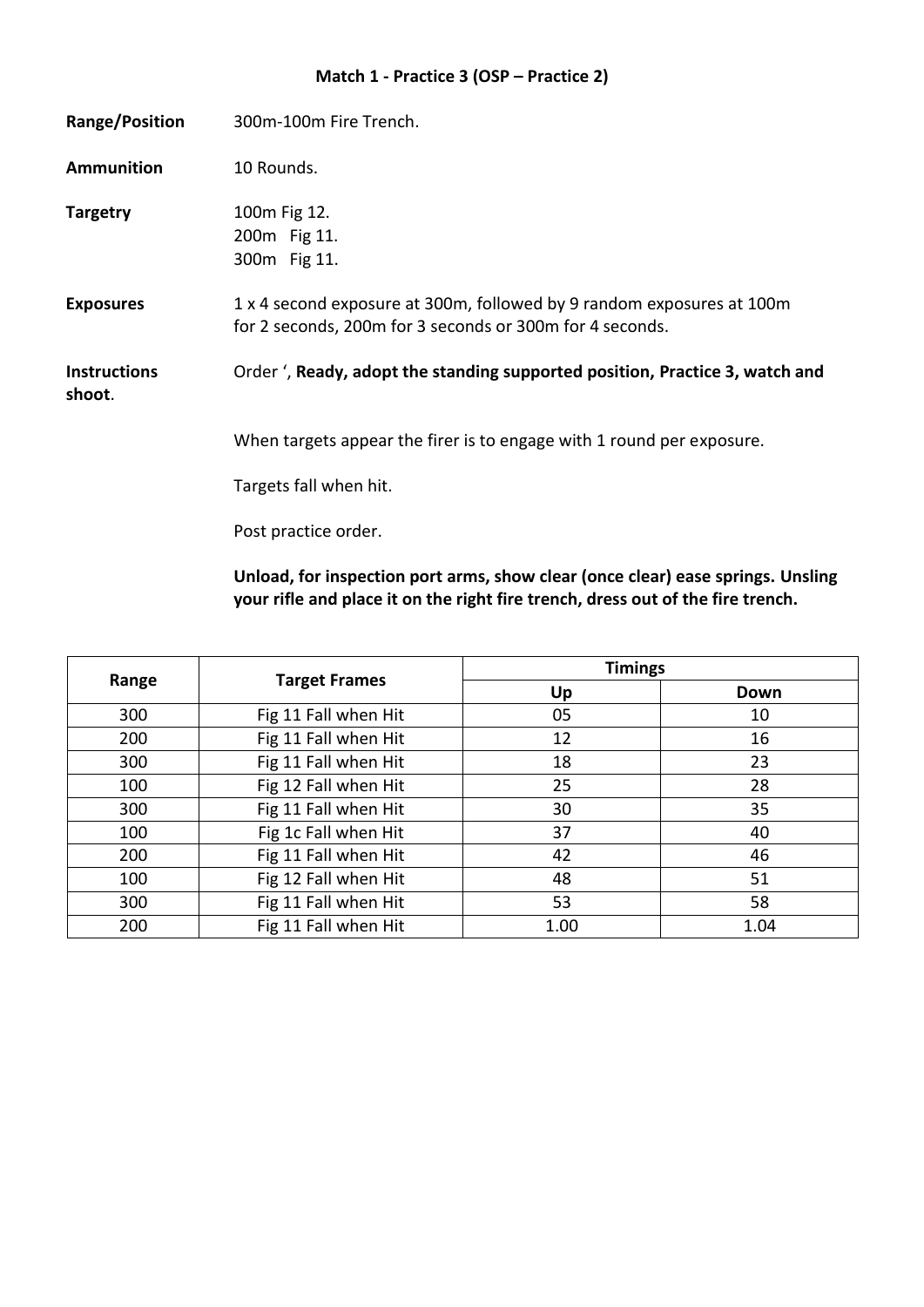- **CISSAM Name.** CISSAM Match 2 The Attack and Reorganisation Match
- **OSP Reference**. Pages 10-26 to 10-29 The Attack and Reorganisation Assessment.

#### **Match Conditions**

- 2.1 **Outline.** A three practice shoot. Open to all teams of four entered into CISSAM.
- 2.2 **Ranges.** To be fired on an ETR.

2.3 **Timings.** A timing chart is included after each practice. Each detail will take approximately 15 minutes to complete.

#### **2.4 Prizes.**

- $1<sup>st</sup>$ The Challenge Cup and 4 CCRS Gold Medals.
- $2<sup>nd</sup>$ 4 CCRS Silver Medals.
- $3<sup>rd</sup>$ 4 CCRS Bronze Medals.

2.5 **Ammunition.** 40 rounds per firer in one magazine of 20 rounds and two magazines of 10 rounds.

#### **2.6 Targetry.**

100m Fig 12. 200m Fig 11. 300m Fig 11.

2.7 **Scoring.** Four points per hit. HPS 80 for practice 1, 40 for each of practices 2 and 3. Match HPS 160.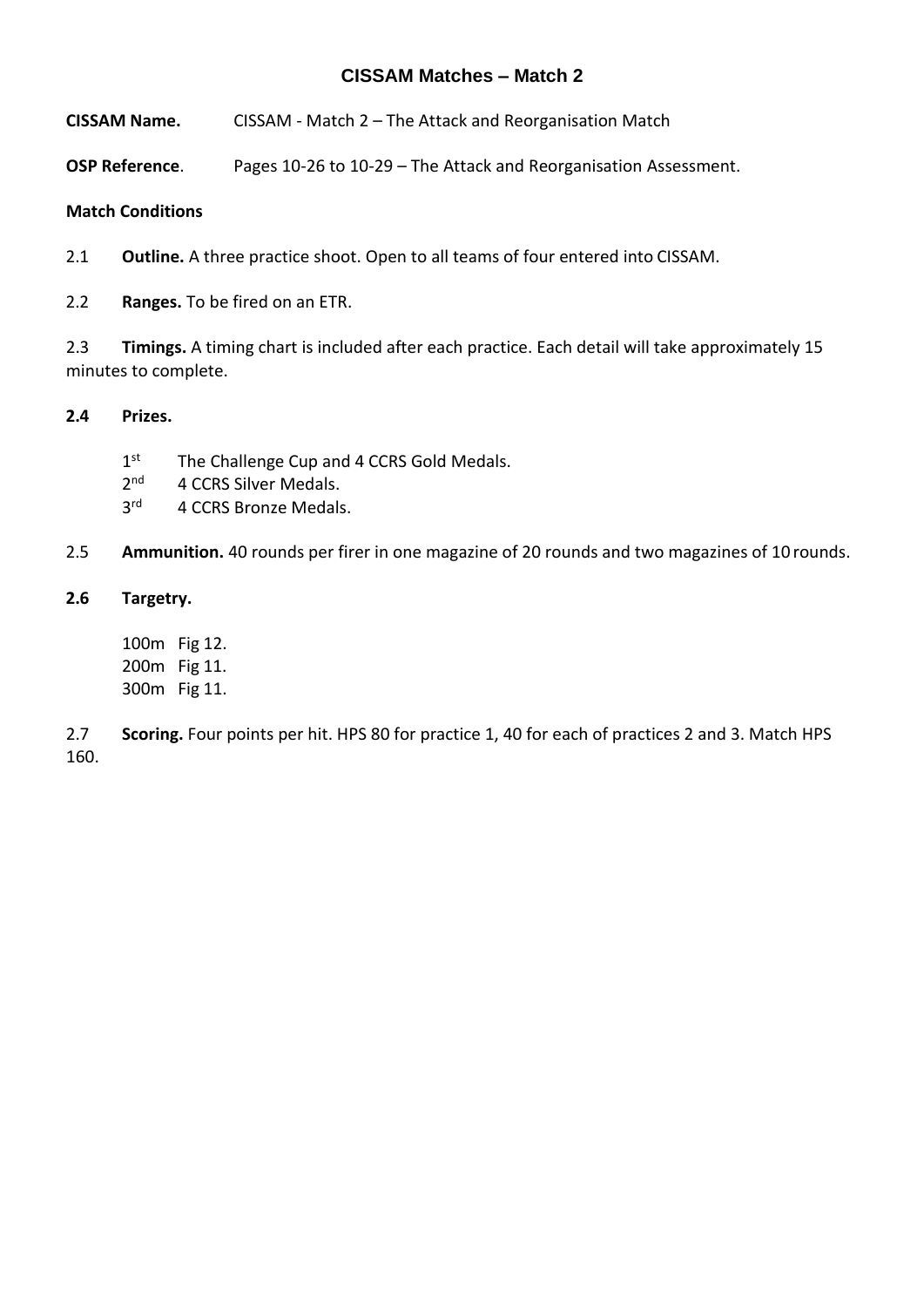# **Match 2 - Practice 1 (OSP - Phase 1a)**

| <b>Range/Position</b> | 300m-100m Prone.                                                                                                           |  |  |
|-----------------------|----------------------------------------------------------------------------------------------------------------------------|--|--|
| <b>Ammunition</b>     | 20 Rounds.                                                                                                                 |  |  |
| <b>Targetry</b>       | 100m Fig 12.<br>200m Fig 11.<br>300m Fig 11.                                                                               |  |  |
| <b>Exposures</b>      | 1 x 25 second exposure at 100m followed by 1 x 10 second exposures at<br>200m and 1 x 25 second exposure at 300m.          |  |  |
| <b>Instructions</b>   | Line up 100m behind the firing point.                                                                                      |  |  |
|                       | Order 'Load, adopt the standing alert position, Practice 1, watch out'.                                                    |  |  |
|                       | When targets appear firers are to run to the firing point, adopt the prone position,<br>make ready and engage the targets. |  |  |
|                       | Any number of rounds, up to a maximum of 20 may be fired at each exposure<br>during this phase.                            |  |  |
|                       | Targets up and hold.                                                                                                       |  |  |
|                       | Post practice order.                                                                                                       |  |  |
|                       |                                                                                                                            |  |  |

**'Make safe, adopt the kneeling supported position, ready, Practice 2 – watch out'.**

| Range | <b>Target Frames</b> | <b>Timings</b> |       |
|-------|----------------------|----------------|-------|
|       |                      | Up             | Down  |
| 100   | Fig 12 Up and Hold   | 05             |       |
| 200   | Fig 11 Up and Hold   | 33             | 44    |
| 300   | Fig 11 Up and Hold   | 46             | 1 1 ว |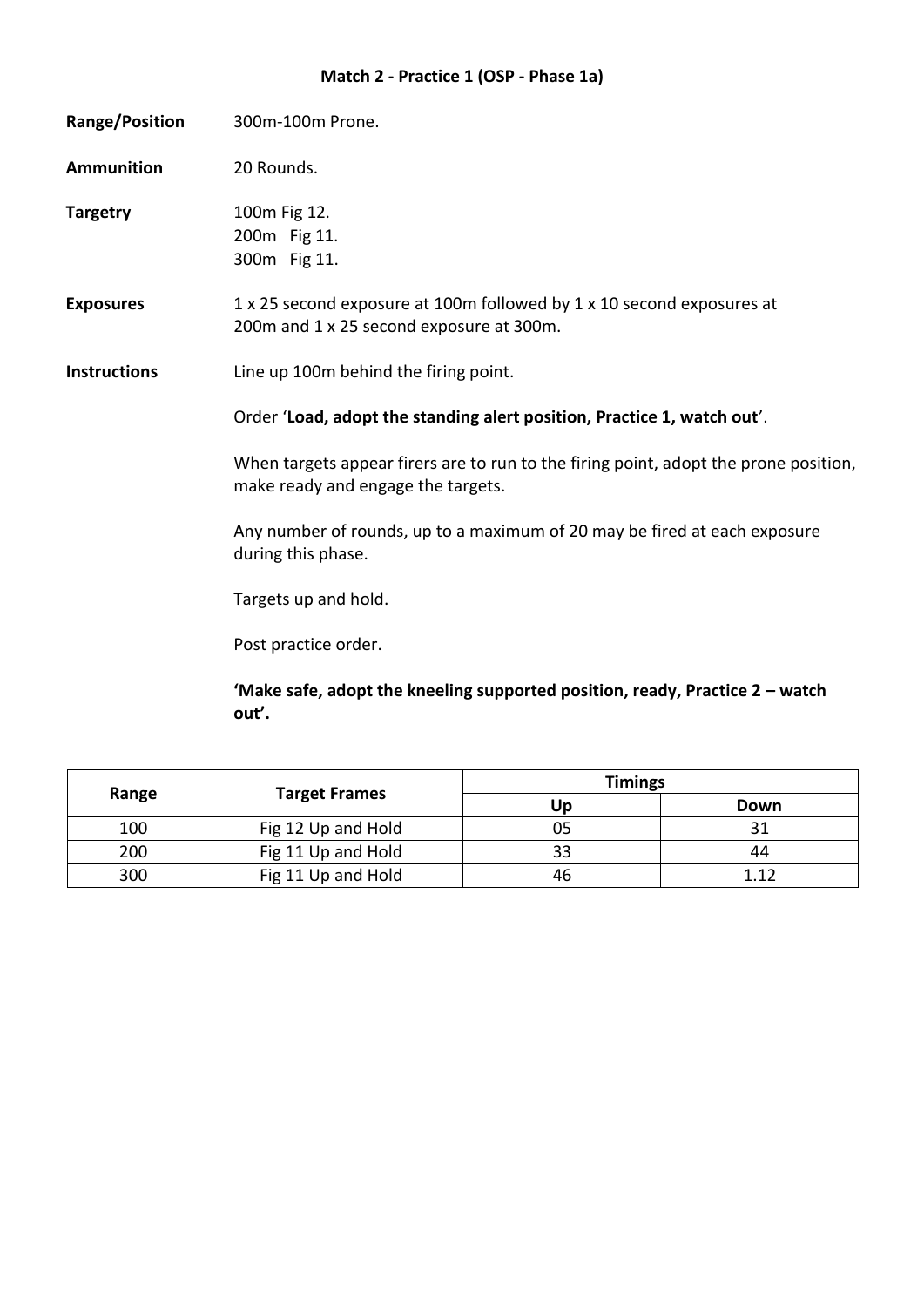# **Match 2 - Practice 2 (OSP – Phase 2)**

| <b>Range/Position</b> | 200m-100m, Kneeling Supported.                                                                          |
|-----------------------|---------------------------------------------------------------------------------------------------------|
| <b>Ammunition</b>     | 10 Rounds.                                                                                              |
| <b>Targetry</b>       | 100m Fig 12.<br>200m Fig 11.<br>300m Fig 11.                                                            |
| <b>Exposures</b>      | 1 x 6 second exposure at 200m, followed by three series of exposures at<br>200m and 100m in that order. |
|                       | Each exposure within the series is for 2 seconds with 5 seconds between each<br>exposure.               |
|                       | There will be irregular intervals between each series of exposures.                                     |
| <b>Instructions</b>   | When the targets appear the firer is to engage each exposure with 1 round.                              |
|                       | Targets fall when hit.                                                                                  |
|                       | Post practice order.                                                                                    |

'**Make safe, adopt the sitting position, ready, Practice 3 - watch out**'.

|       | <b>Target Frames</b> | <b>Timings</b> |      |
|-------|----------------------|----------------|------|
| Range |                      | Up             | Down |
| 200   | Fig 11 Fall when Hit | 05             | 12   |
| 200   | Fig 11 Fall when Hit | 26             | 29   |
| 200   | Fig 11 Fall when Hit | 34             | 37   |
| 100   | Fig 12 Fall when Hit | 42             | 45   |
| 200   | Fig 11 Fall when Hit | 1.05           | 1.08 |
| 200   | Fig 11 Fall when Hit | 1.13           | 1.16 |
| 100   | Fig 12 Fall when Hit | 1.21           | 1.24 |
| 200   | Fig 11 Fall when Hit | 1.39           | 1.42 |
| 200   | Fig 11 Fall when Hit | 1.47           | 1.50 |
| 100   | Fig 12 Fall when Hit | 1.55           | 1.58 |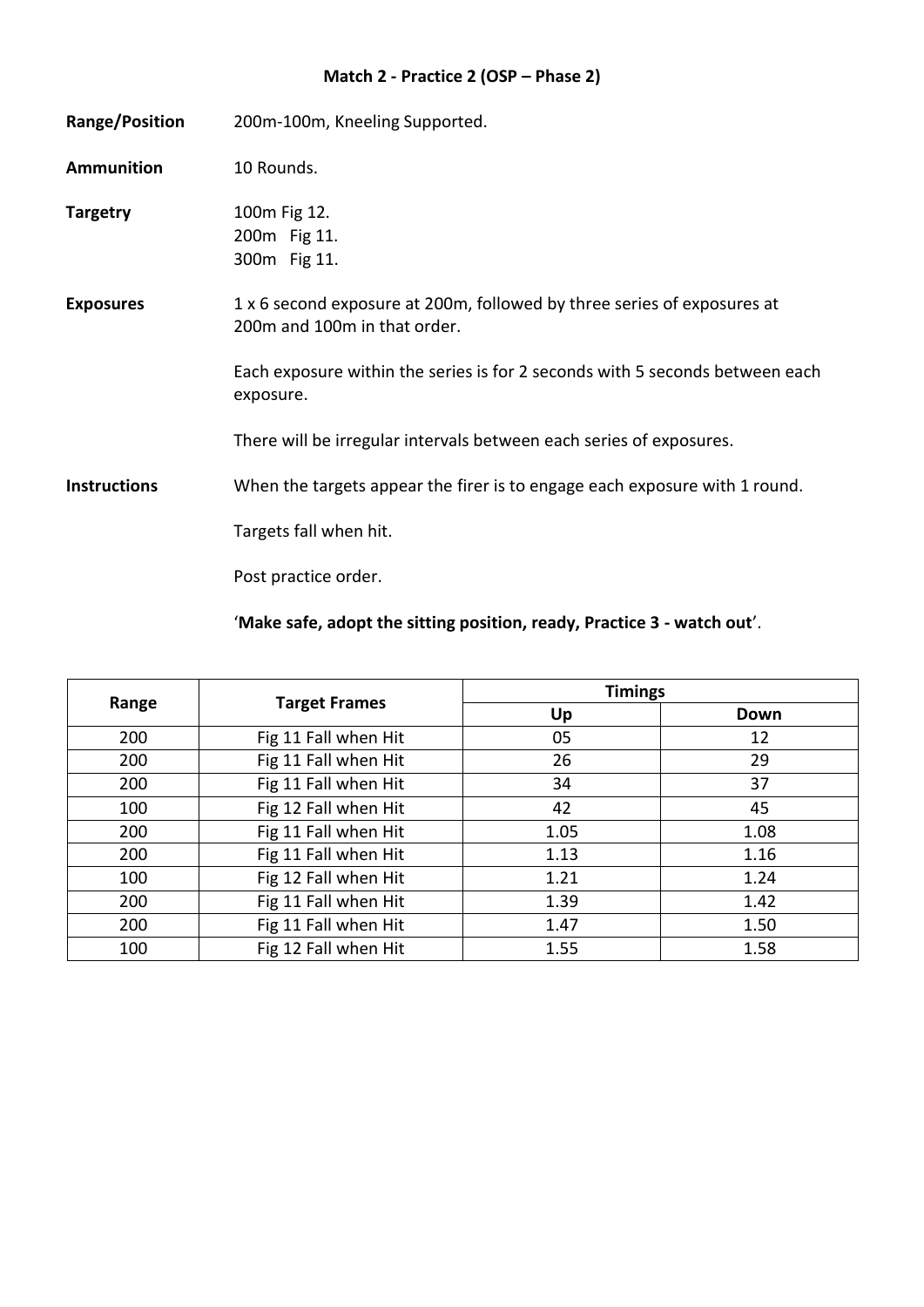# **Match 2 - Practice 3 (OSP – Phase 3)**

| <b>Range/Position</b> | 300m and 200m, Sitting.                                                                                         |
|-----------------------|-----------------------------------------------------------------------------------------------------------------|
| <b>Ammunition</b>     | 10 Rounds.                                                                                                      |
| <b>Targetry</b>       | 200m Fig 11.<br>300m Fig 11.                                                                                    |
| <b>Exposures</b>      | 5 x double exposures of the 300m and then the 200m target.                                                      |
|                       | The 300m target will be up for 3 seconds followed 2 seconds later by a 3 second<br>exposure of the 200m target. |
| <b>Instructions</b>   | Firers are to fire 1 round at each exposure.                                                                    |
|                       | Targets fall when hit.                                                                                          |
|                       | Post practice order.                                                                                            |

'**Unload, stand up, for inspection port arms, show clear (once clear) ease springs**'.

|       | <b>Target Frames</b> | <b>Timings</b> |      |
|-------|----------------------|----------------|------|
| Range |                      | Up             | Down |
| 300   |                      | 05             | 09   |
| 200   |                      | 11             | 15   |
| 300   |                      | 20             | 24   |
| 200   | Fig 11 Fall when Hit | 26             | 30   |
| 300   |                      | 45             | 49   |
| 200   |                      | 51             | 55   |
| 300   |                      | 1.15           | 1.19 |
| 200   |                      | 1.21           | 1.25 |
| 300   |                      | 1.35           | 1.39 |
| 200   |                      | 1.41           | 1.45 |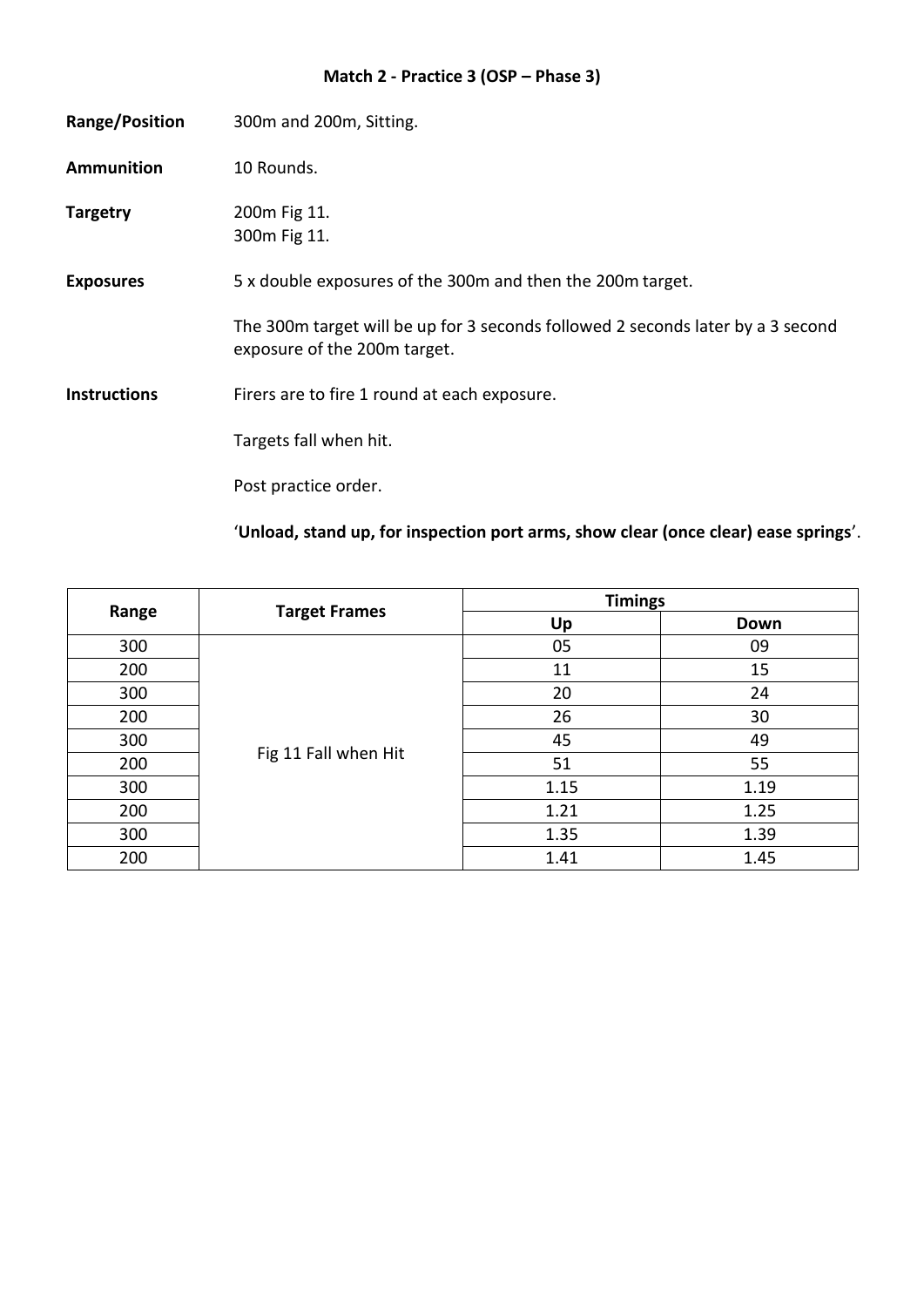- **CISSAM Name.** CISSAM Match 3 The Advance to Contact Assessment
- **OSP Reference**. Pages 10-16 to 10-20 The Advance to Contact Assessment.

**Commonwealth Match E.** The Montgomery of Alamein

#### **Match Conditions**

3.1 **Outline.** A three practice shoot. Open to all teams of four entered into CISSAM.

3.2 **Ranges.** Can be fired on a gallery or CGR.

3.3 **Timings.** A timing chart is included after each practice. Each detail will take approximately 15 minutes to complete.

#### **3.4 Prizes.**

- $1<sup>st</sup>$ The Challenge Cup and 4 CCRS Gold Medals.
- $2<sup>nd</sup>$ 4 CCRS Silver Medals.
- $3<sup>rd</sup>$ 4 CCRS Bronze Medals.
- 3.5 **Ammunition.** 30 rounds per firer in three magazines of 10 rounds.

#### **3.6 Targetry.**

1 x Fig 11. 1 x Fig 12.

3.7 **Scoring.** Four points per hit. HPS 40 for each practice. Match HPS 120.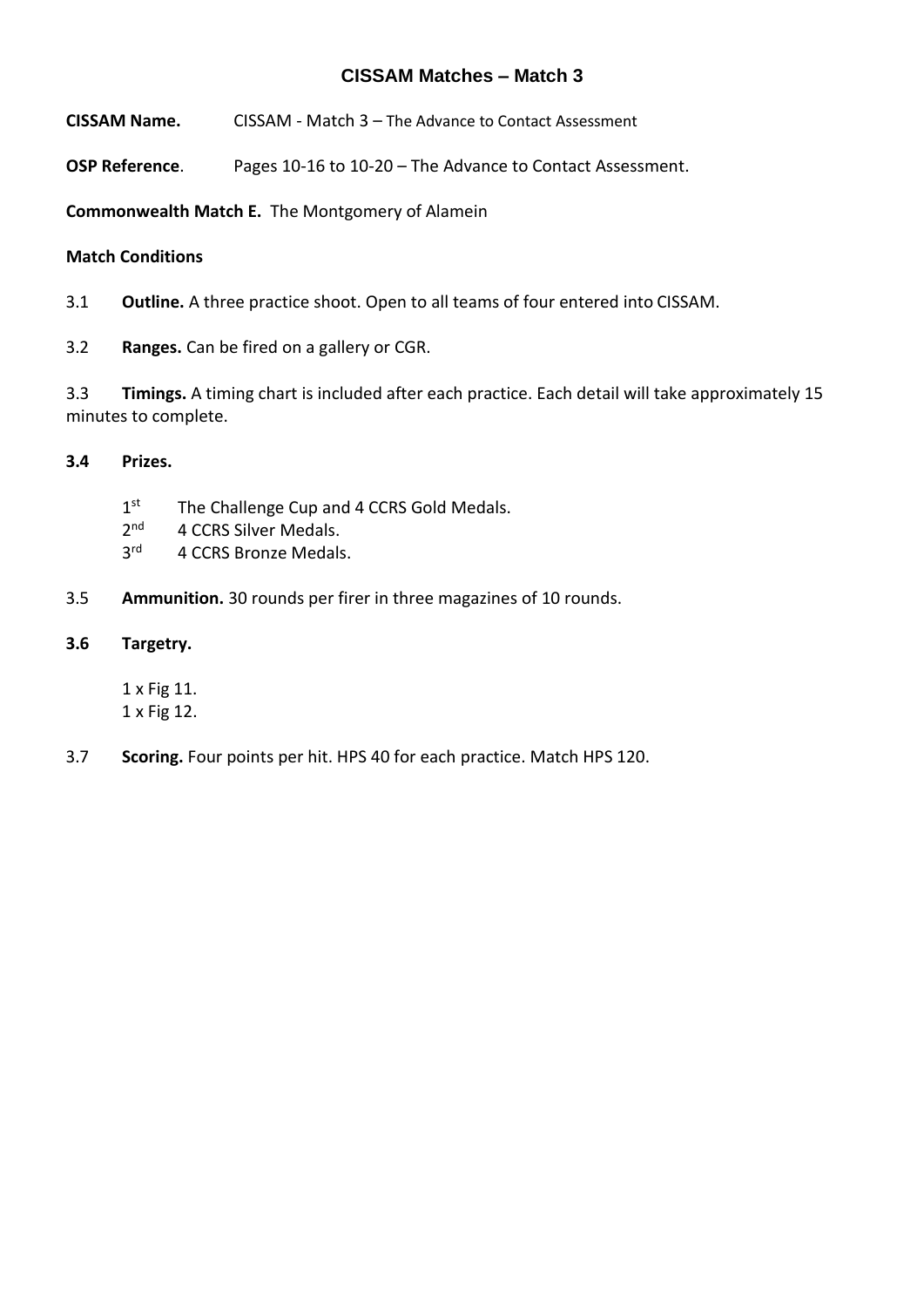# **Match 3 - Practice 1 (OSP – Phase 3)**

| <b>Range/Position</b> | 300m Prone.                                                                                                                                    |
|-----------------------|------------------------------------------------------------------------------------------------------------------------------------------------|
| <b>Ammunition</b>     | 10 Rounds.                                                                                                                                     |
| <b>Targetry</b>       | Fig 11.                                                                                                                                        |
| <b>Exposures</b>      | 1 x 40 second exposure followed by 9 x 4 second exposures.                                                                                     |
| <b>Instructions</b>   | The section forms up at 400m.                                                                                                                  |
|                       | Order 'Load, adopt the prone position, Practice 1, watch out'.                                                                                 |
|                       | When the target appears firers are to run to the 300m firing point, adopt the<br>prone position, make ready and fire 1 round at each exposure. |
|                       | Targets fall when hit.                                                                                                                         |
|                       | Post practice order.                                                                                                                           |
|                       | 'Make safe, Practice 2 - watch out'.                                                                                                           |

|       | <b>Target Frames</b> | <b>Timings</b> |      |
|-------|----------------------|----------------|------|
| Range |                      | Up             | Down |
|       |                      | 04             | 45   |
|       |                      | 47             | 52   |
|       | Fig 11 Fall when Hit | 54             | 59   |
|       |                      | 1.01           | 1.06 |
| 300   |                      | 1.08           | 1.13 |
|       |                      | 1.15           | 1.20 |
|       |                      | 1.22           | 1.27 |
|       |                      | 1.29           | 1.34 |
|       |                      | 1.36           | 1.41 |
|       |                      | 1.43           | 1.48 |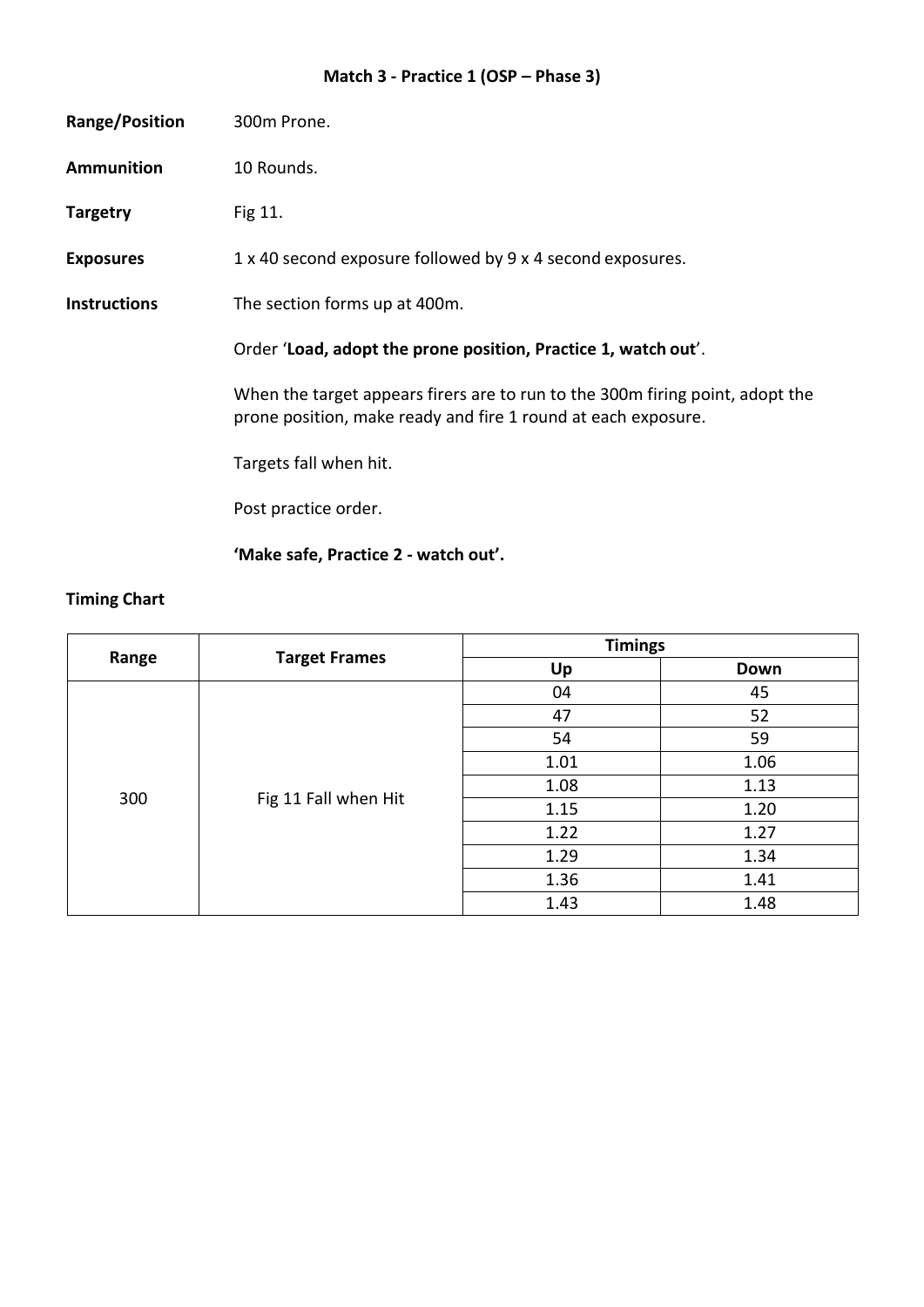# **Match 3 – Practice 2 (OSP – Phase 4)**

| <b>Range/Position</b> | 200m Sitting.                                                                                                                                                                       |
|-----------------------|-------------------------------------------------------------------------------------------------------------------------------------------------------------------------------------|
| <b>Ammunition</b>     | 10 Rounds.                                                                                                                                                                          |
| <b>Targetry</b>       | Fig 11.                                                                                                                                                                             |
| <b>Exposures</b>      | 1 x 1 second exposure followed 30 seconds later by 10 x 4 second<br>exposures.                                                                                                      |
| <b>Instructions</b>   | When the target appears firers are to run to the 200m point, adopt the<br>sitting position and make ready. There will be 10 x 4 second exposures. Fire 1<br>round at each exposure. |
|                       | Targets fall when hit.                                                                                                                                                              |
|                       | Post practice order.                                                                                                                                                                |
|                       | 'Make safe, Practice 3 - watch out'                                                                                                                                                 |

|       | <b>Target Frames</b> | <b>Timings</b> |      |
|-------|----------------------|----------------|------|
| Range |                      | Up             | Down |
|       | Fig 11 Flash         | 05             | 07   |
|       |                      | 36             | 41   |
|       |                      | 45             | 50   |
|       | Fig 11 Fall when Hit | 1.00           | 1.05 |
|       |                      | 1.10           | 1.15 |
| 200   |                      | 1.25           | 1.30 |
|       |                      | 1.35           | 1.40 |
|       |                      | 1.50           | 1.55 |
|       |                      | 2.10           | 2.15 |
|       |                      | 2.20           | 2.25 |
|       |                      | 2.35           | 2.40 |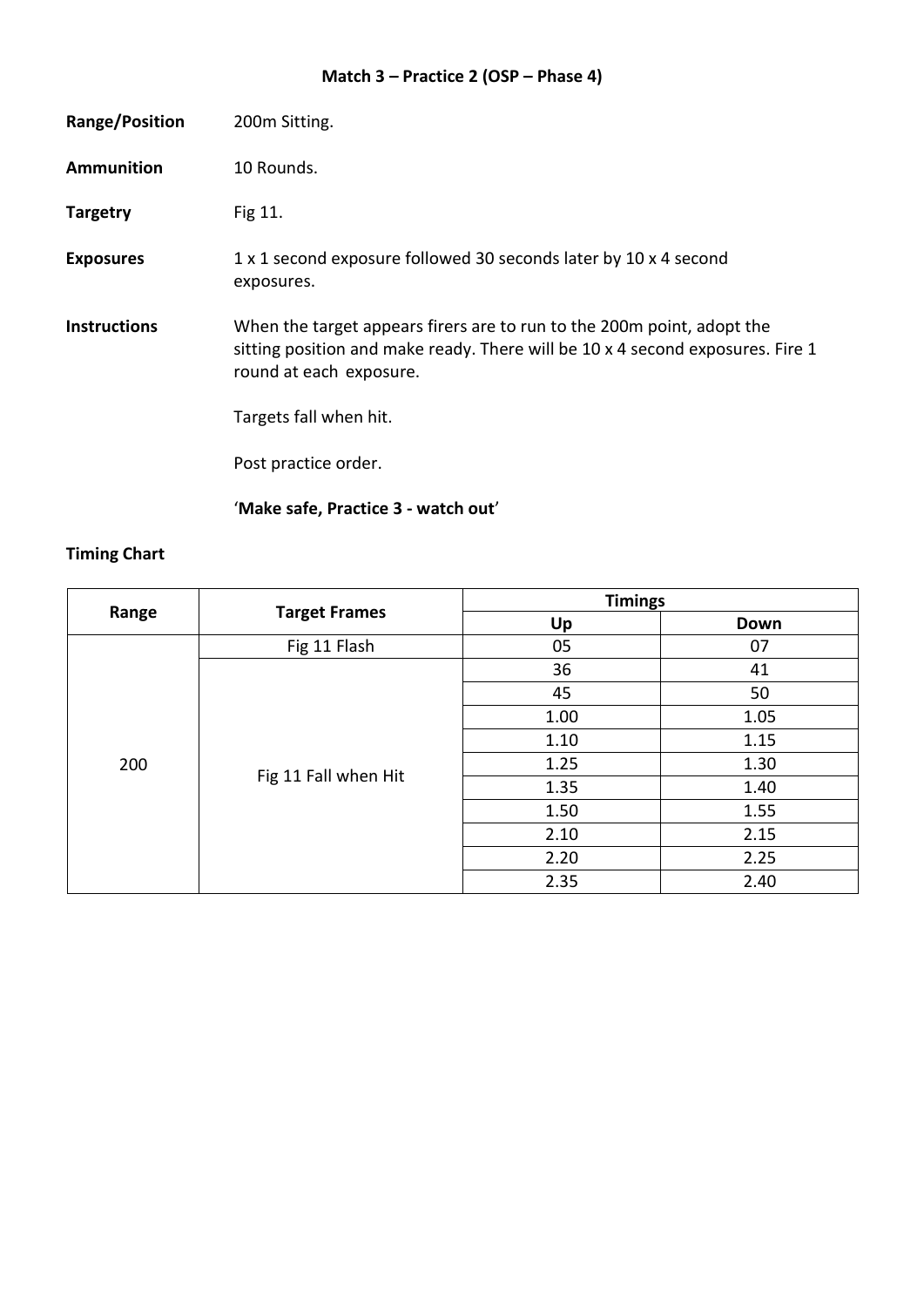# **Match 3 – Practice 3 (OSP – Phase 5)**

| Range/Position      | 100m Kneeling Unsupported.                                                                                                                                                                       |
|---------------------|--------------------------------------------------------------------------------------------------------------------------------------------------------------------------------------------------|
| <b>Ammunition</b>   | 10 Rounds.                                                                                                                                                                                       |
| <b>Targetry</b>     | Fig 12.                                                                                                                                                                                          |
| <b>Exposures</b>    | 1 x 1 second exposure followed 30 seconds later by 5 x 5 second<br>exposures.                                                                                                                    |
| <b>Instructions</b> | When the target appears firers are to run to the 100m point, adopt the<br>kneeling unsupported position and make ready. There will be 5 x 5 second<br>exposures. Fire 2 rounds at each exposure. |
|                     | Targets up and hold.                                                                                                                                                                             |
|                     | Post practice order.                                                                                                                                                                             |
|                     | 'Unload, stand up, for inspection port arms, show clear (once clear) ease springs'.                                                                                                              |

|       | <b>Target Frames</b> | <b>Timings</b> |      |
|-------|----------------------|----------------|------|
| Range |                      | Up             | Down |
| 100   | Fig 12 Flash         | 05             | 07   |
|       | Fig 12 Up and Hold   | 36             | 42   |
|       |                      | 50             | 56   |
|       |                      | 1.15           | 1.21 |
|       |                      | 1.25           | 1.31 |
|       |                      | 1.40           | 1.46 |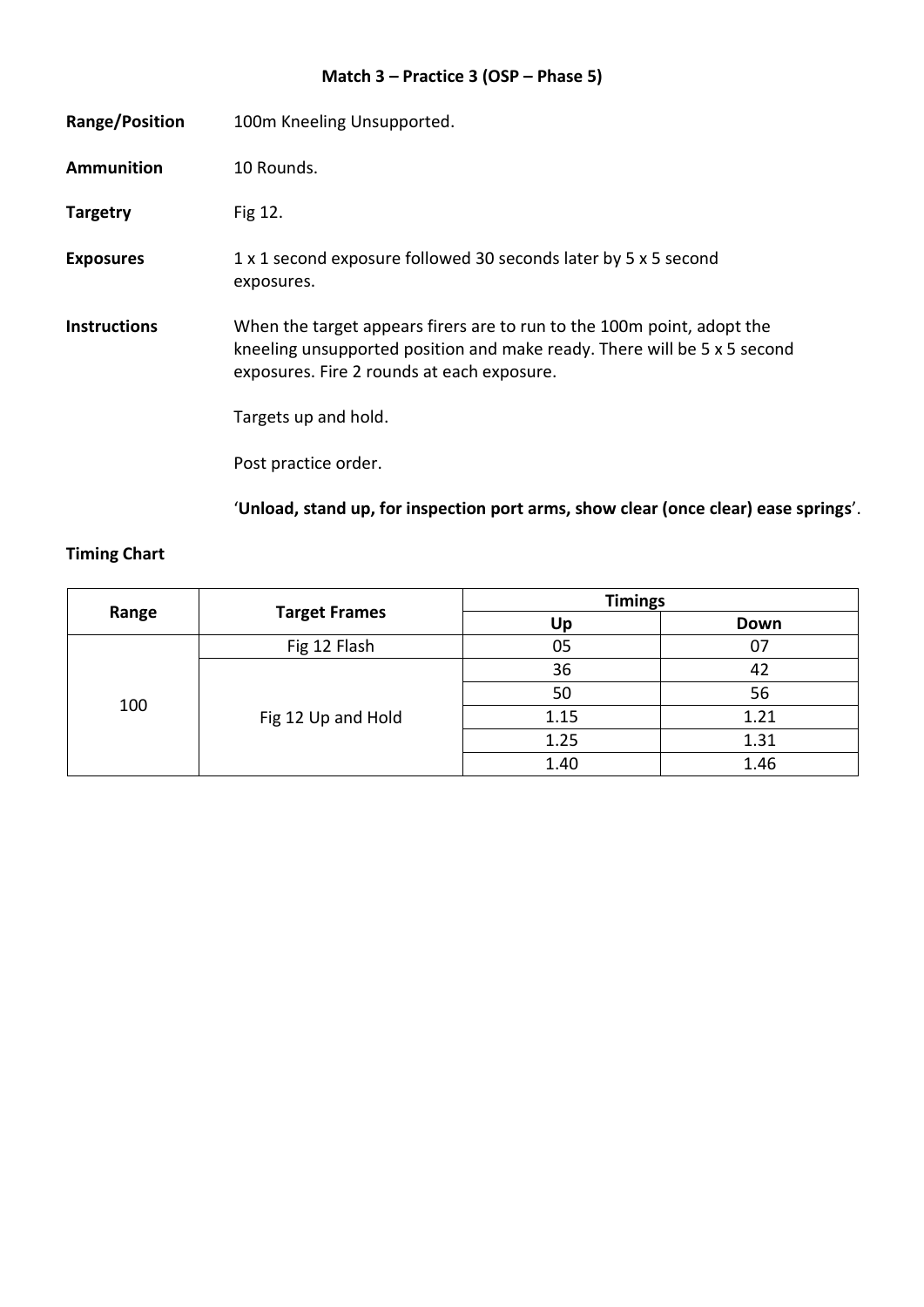- **CISSAM Name.** CISSAM Match 4 The Rifle Pairs Match
- **OSP Reference.** Pages 10-55 to 10-59 The Fire Team Attack Assessment
- 4.1 **Outline.** A pairs match. Open to up to two pairs of firers from any team of four entered into CISSAM.
- 4.2 **Ranges.** To be fired on a gallery or CGR.

4.3 **Timings.** A timing chart is included after each practice. Each detail will take approximately 15 minutes to complete.

#### 4.4 **Prizes.**

- $1<sup>st</sup>$ The Challenge Cup and 2 CCRS Gold Medals.
- $2<sup>nd</sup>$ 2 CCRS Silver Medals.
- $3<sup>rd</sup>$ 2 CCRS Bronze Medals.
- 4.5 **Ammunition.** 20 rounds per firer in two magazines of 10 rounds.

#### 4.6 **Targetry.**

1 x Fig 11 per firer. 1 x Fig 12 per firer.

4.7 **Scoring. F**ive points per hit. HPS 100 per firer, 200 per pair.

4.8 **Special Conditions.** Each firer occupies one lane; the firer on the left is designated No 1. The firer on the right is designated No 2.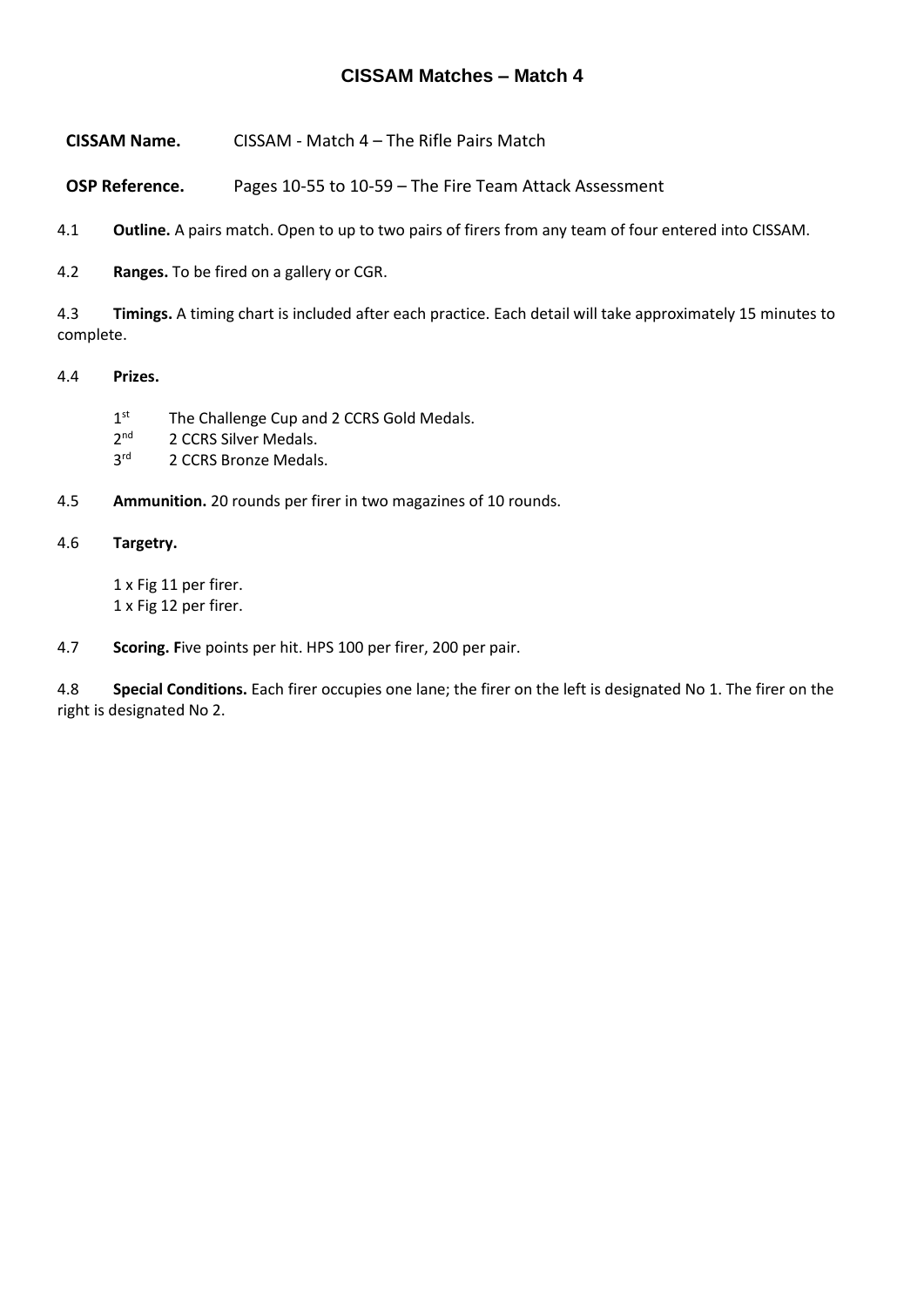#### **Range/Position** 300m Prone.

|                     | 'Unload, for inspection port arms, show clear, (once clear) ease springs'.                                                                                                                                 |
|---------------------|------------------------------------------------------------------------------------------------------------------------------------------------------------------------------------------------------------|
|                     | Post practice order                                                                                                                                                                                        |
|                     | Targets up and hold.                                                                                                                                                                                       |
|                     | When targets appear both firers are to run to the 300m firing point, adopt the prone<br>position, load and make ready. When both firers are 'Ready' they may fire up to 10 rounds<br>each on their target. |
|                     | Order 'Practice 1, watch out'                                                                                                                                                                              |
| <b>Instructions</b> | The pair forms up at 400m.                                                                                                                                                                                 |
| <b>Exposures</b>    | 1 x 1 second flash followed 30 seconds later by 1 x 20 second exposure.                                                                                                                                    |
| <b>Targetry</b>     | 1 x Fig 11 per lane.                                                                                                                                                                                       |
| <b>Ammunition</b>   | 10 Rounds per firer.                                                                                                                                                                                       |

| Range |                      |     | <b>Timings</b> |  |
|-------|----------------------|-----|----------------|--|
|       | <b>Target Frames</b> | Ur  | Down           |  |
|       |                      | 05  | U,             |  |
| 300   | Fig 11 Up and Hold   | ، ب | 58             |  |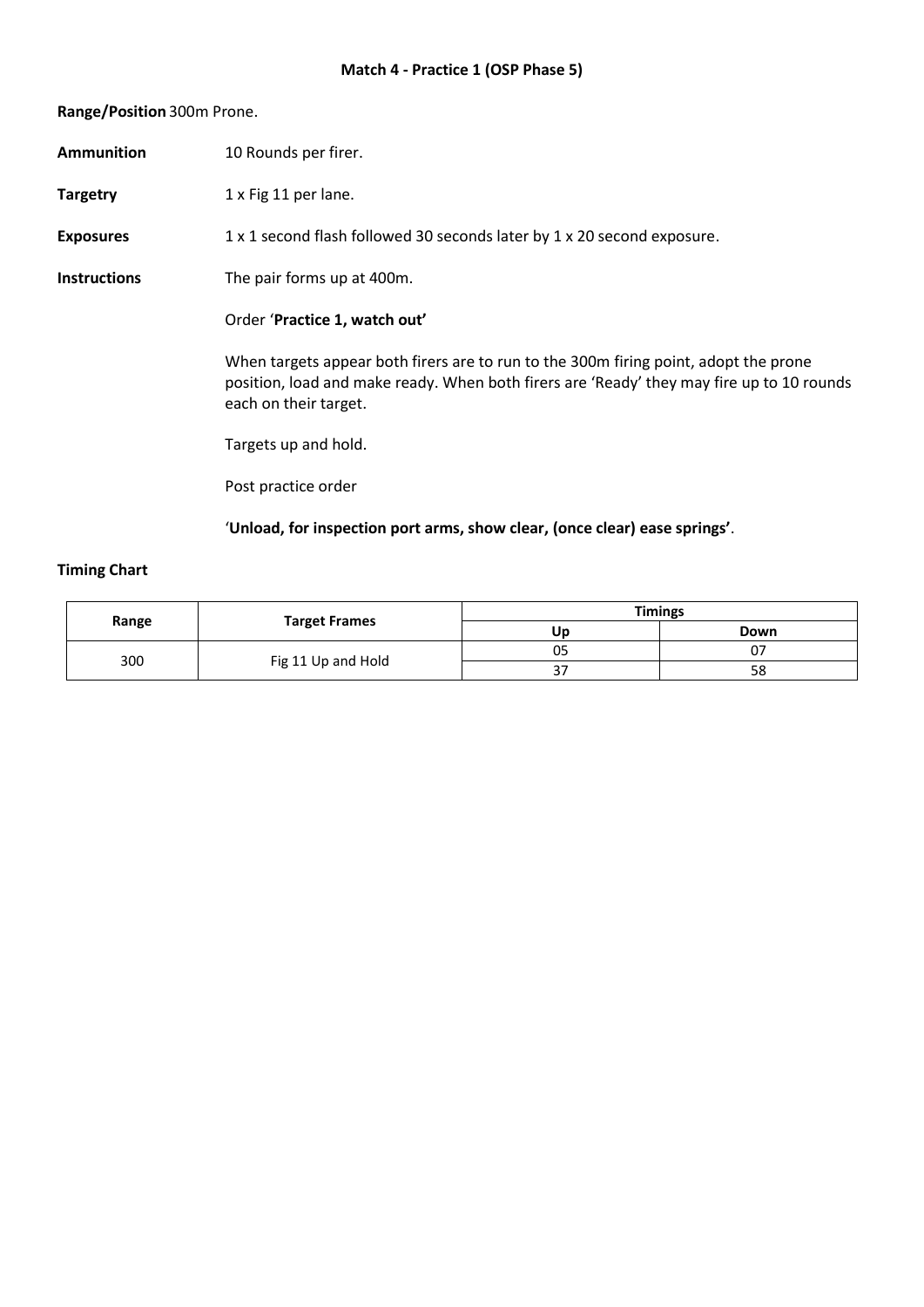#### **Range/Position** 200m sitting.

|                     | 'Unload, stand up, for inspection port arms, show clear (once clear) ease springs'.                                                                                         |
|---------------------|-----------------------------------------------------------------------------------------------------------------------------------------------------------------------------|
|                     | Post practice order                                                                                                                                                         |
|                     | Targets up and hold. More than one round may be fired at each exposure.                                                                                                     |
| <b>Instructions</b> | Firers start from the prone position at 300m. When the target flashes both firers are to run<br>to the 200m firing point, adopt the sitting position, load, and make ready. |
| <b>Exposures</b>    | 1 second flash followed 30 seconds later by 5 x 4 second exposures with irregular intervals.                                                                                |
| <b>Targetry</b>     | 1 x Fig 11 per firer.                                                                                                                                                       |
| <b>Ammunition</b>   | 10 Rounds per firer.                                                                                                                                                        |

|       | <b>Target Frames</b> | <b>Timings</b> |      |
|-------|----------------------|----------------|------|
| Range |                      | Up             | Down |
| 200   | Fig 12 Flash         | 09             | 10   |
|       | Fig 12 Up and Hold   | 40             | 45   |
|       |                      | 52             | 57   |
|       |                      | 1.01           | 1.06 |
|       |                      | 1.17           | 1.22 |
|       |                      | 1.27           | 1.32 |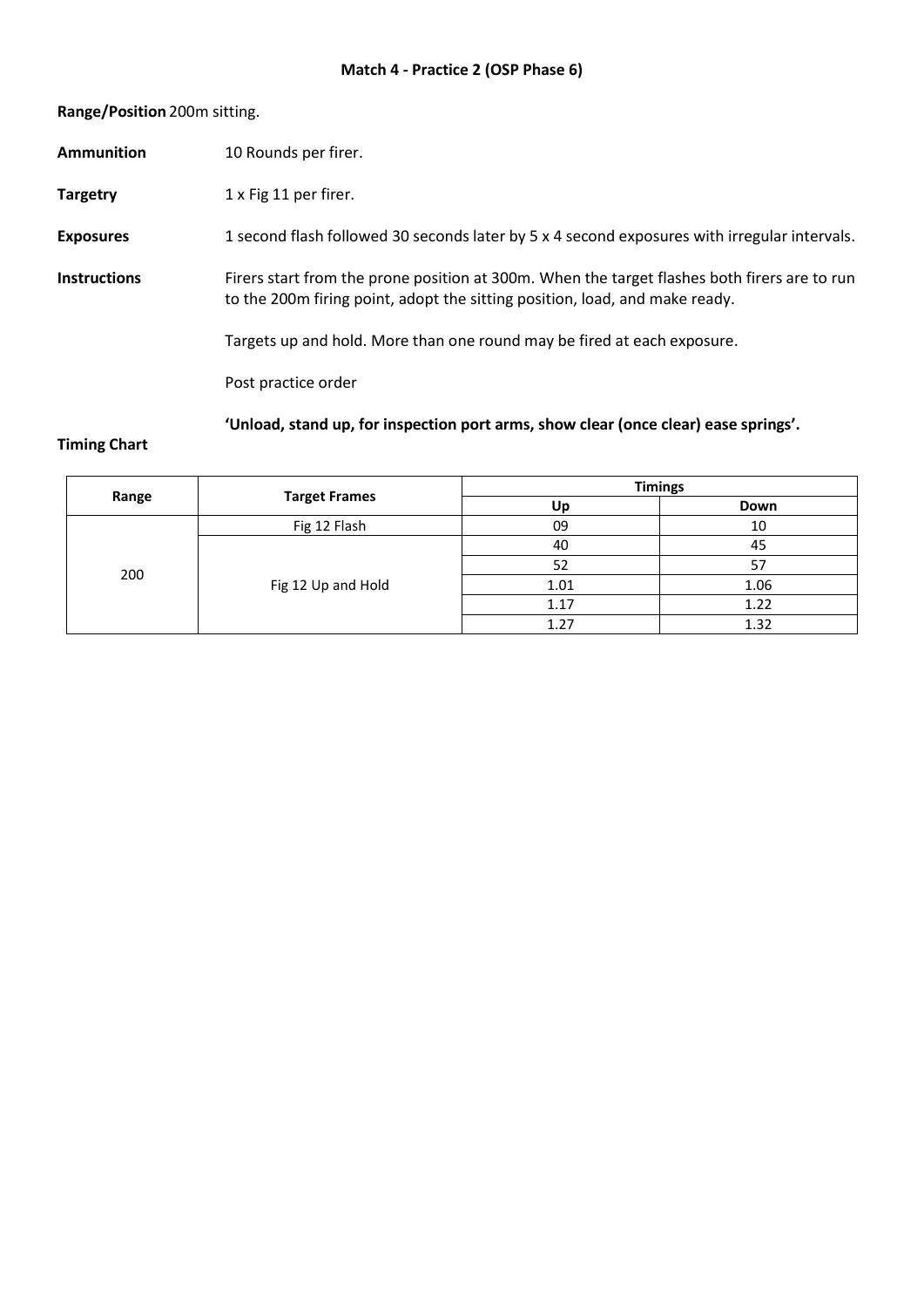**CISSAM Name.** CISSAM - Match 5 – The Urban Contact Assessment

**OSP Reference**. Pages 10-11 to 10-15 – The Urban Contact Assessment.

#### **Match Conditions**

3.1 **Outline.** A three practice shoot. Open to all teams of four entered intoCISSAM.

3.2 **Ranges.** Can be fired on a CGR, Gallery or CQB range. Targets may be hand held, pop up or on a turning mechanism. If targets are on a CQB range without a turning mechanism the method for indicating targets are facing or away (eg by whistle, calling 'Up', 'Down' etc) must be briefed to competitors.

3.3 **Timings.** A timing chart is included after each practice. Each detail will take approximately 15 minutes to complete.

#### **3.4 Prizes.**

- $1<sup>st</sup>$ The Challenge Cup and 4 CCRS Gold Medals.
- $2<sup>nd</sup>$ 4 CCRS Silver Medals.
- $3<sup>rd</sup>$ 4 CCRS Bronze Medals.
- 3.5 **Ammunition.** 30 rounds per firer in three magazines of 10 rounds.

#### **3.6 Targetry.**

2 x Fig 11 marked with scoring rings as follows:

| Diameter (mm)  |
|----------------|
| 240            |
| 300            |
| Rest of target |
|                |

Any shot touching a scoring ring shall be scored at the higher value

3.7 **Scoring.** Five, four and three points per hit. HPS 50 for each practice. Match HPS 150. If there are more than 15 shots on either target then they will be treated and scored as for excess shots, rule 17.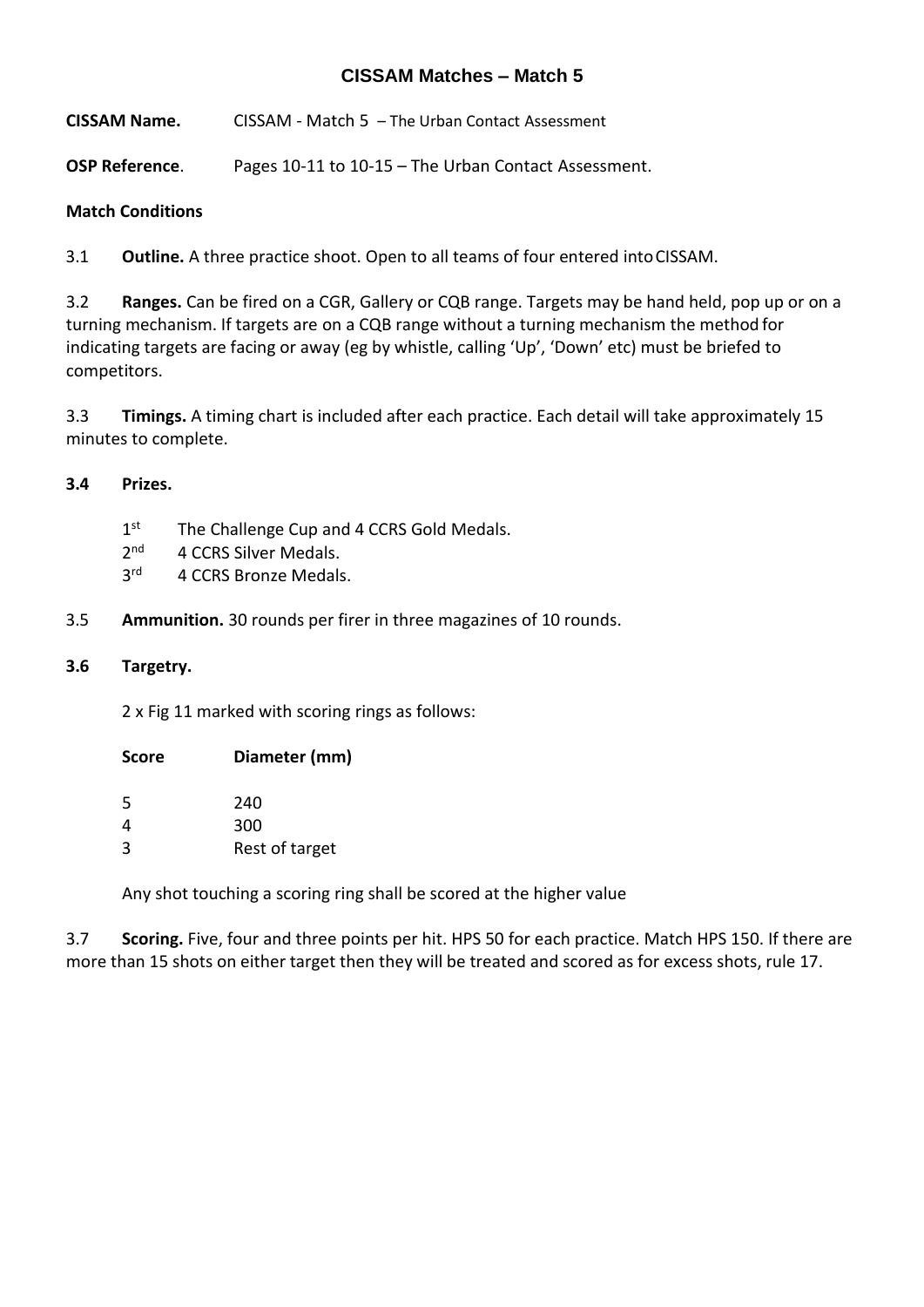# **Match 5 - Practice 1 (OSP – Phase 1a)**

| Range/Position      | 100m Prone.                                                                                                               |
|---------------------|---------------------------------------------------------------------------------------------------------------------------|
| <b>Ammunition</b>   | 10 Rounds.                                                                                                                |
| <b>Targetry</b>     | 2 x Fig 11 per lane.                                                                                                      |
| <b>Exposures</b>    | 1 x 60 second exposure.                                                                                                   |
| <b>Instructions</b> | Order 'Load, adopt the standing alert position, Practice 1, watch out'.                                                   |
|                     | When the target appears firers are to adopt the prone position, make ready and<br>fire 10 rounds at the left hand target. |
|                     | Post practice order.                                                                                                      |
|                     | 'Make safe, Practice 2 - watch out'.                                                                                      |

| Range | <b>Target Frames</b> | <b>Timings</b> |      |
|-------|----------------------|----------------|------|
|       |                      | Face           | Awav |
| 100   | $2 \times$ Fig 11    | 05             | 1.06 |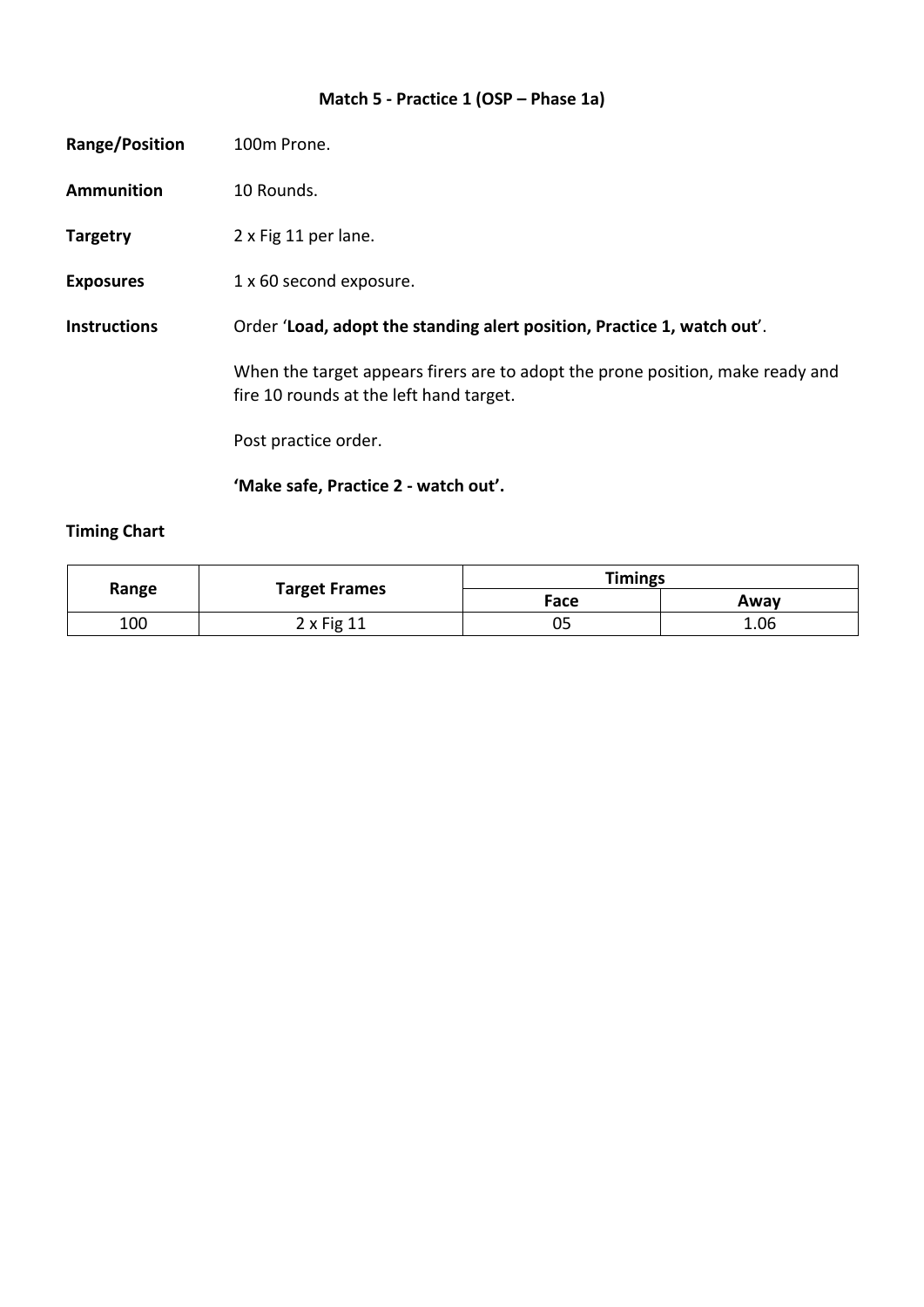# **Match 5 – Practice 2 (OSP – Phase 1b)**

|                     | 'Make safe, Practice 3 - watch out'                                                                                                                 |
|---------------------|-----------------------------------------------------------------------------------------------------------------------------------------------------|
|                     | Post practice order.                                                                                                                                |
| <b>Instructions</b> | When the target appears firers are to run to the 75m point, adopt the<br>sitting position, make ready, and fire 10 rounds at the right hand target. |
| <b>Exposures</b>    | 1 x 45 second exposure.                                                                                                                             |
| <b>Targetry</b>     | 2 x Fig 11 per lane.                                                                                                                                |
| Ammunition          | 10 Rounds.                                                                                                                                          |
| Range/Position      | 75m Sitting.                                                                                                                                        |

| Range | <b>Target Frames</b> | <b>Timings</b> |      |
|-------|----------------------|----------------|------|
|       |                      | Face           | Away |
| 75    | $2x$ Fig 11          | 05             | - -  |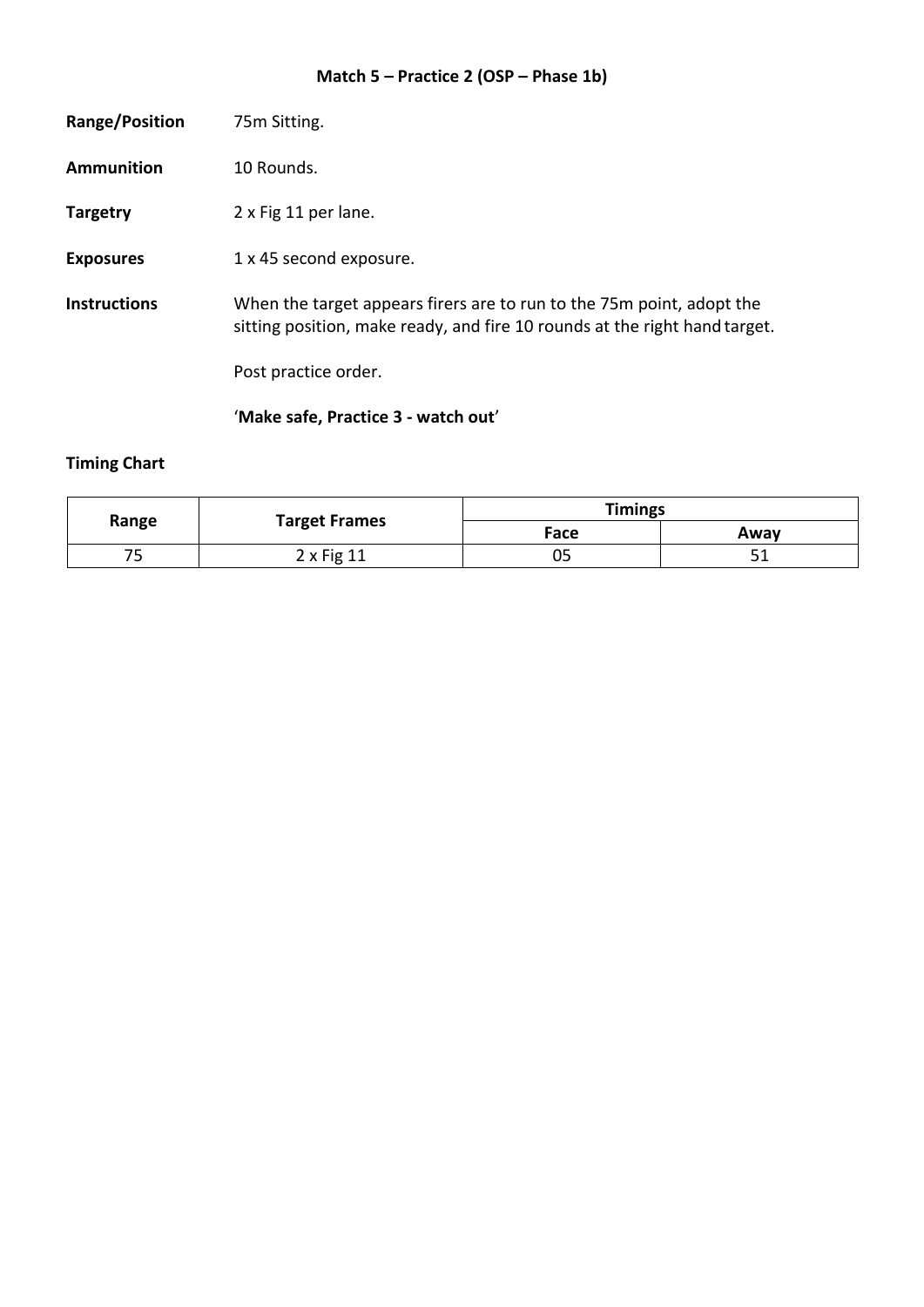# **Match 5 – Practice 3 (OSP – Phase 2a)**

| Range/Position      | 50m Kneeling Unsupported.                                                                                                                                                                                                                      |
|---------------------|------------------------------------------------------------------------------------------------------------------------------------------------------------------------------------------------------------------------------------------------|
| Ammunition          | 10 Rounds.                                                                                                                                                                                                                                     |
| <b>Targetry</b>     | 2 x Fig 11 per lane.                                                                                                                                                                                                                           |
| <b>Exposures</b>    | 1 x 20 second exposure followed by 4 x 6 second exposures.                                                                                                                                                                                     |
| <b>Instructions</b> | When the target appears firers are to run to the 50m point, adopt the<br>kneeling unsupported position, make ready and fire 1 round at the left hand<br>target and 1 round at the right hand target for each exposure.<br>Post practice order. |

'**Unload, stand up, for inspection port arms, show clear (once clear) ease springs**'.

| Range | <b>Target Frames</b> | <b>Timings</b> |       |
|-------|----------------------|----------------|-------|
|       |                      | Face           | Away  |
| 50    | 2 x Fig 11           | 05             | 26    |
|       |                      | 30             | 37    |
|       |                      | 40             | 47    |
|       |                      | 1.05           | 1.12  |
|       |                      | 1.20           | 1 7 7 |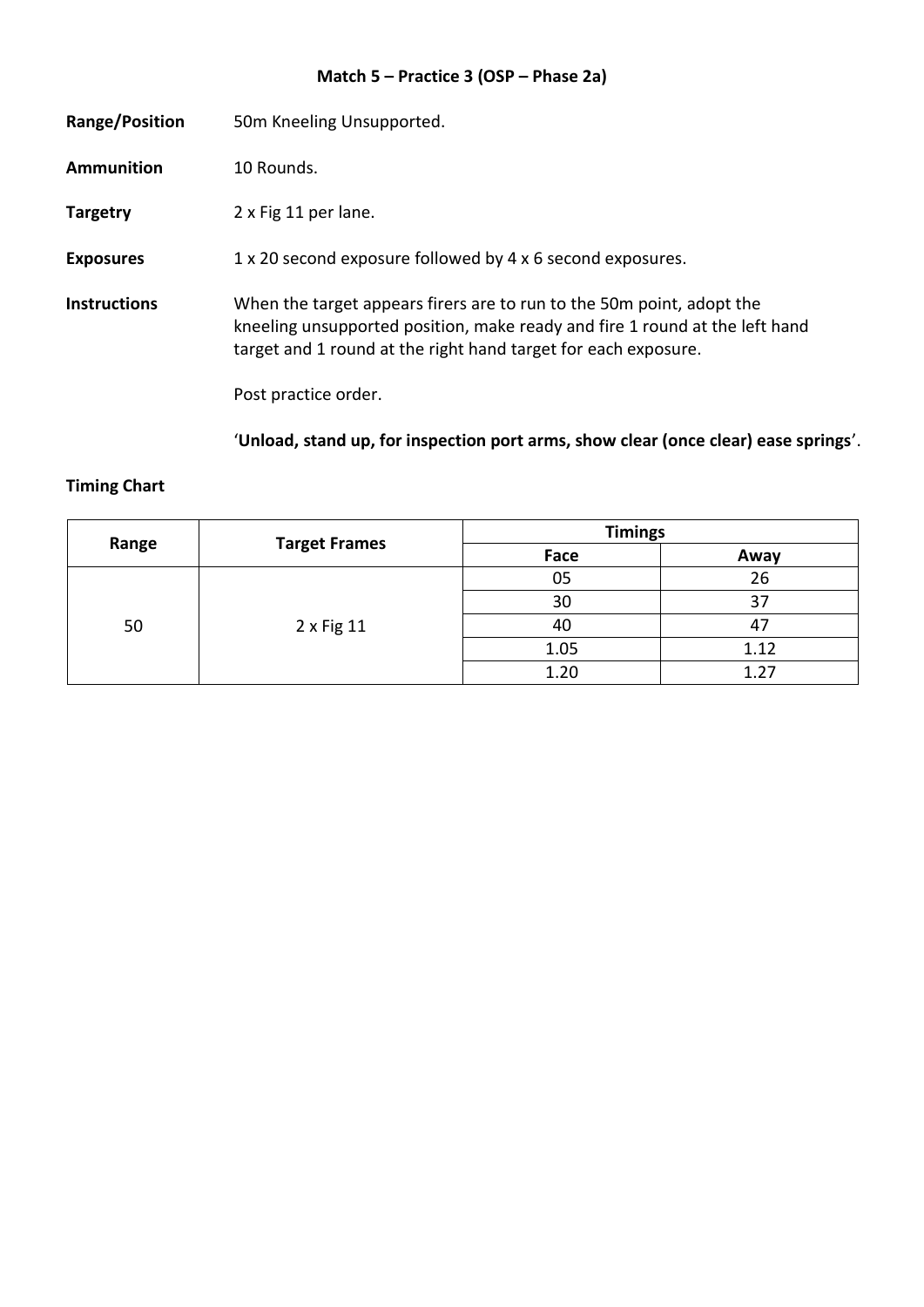## **CISSAM Matches – Match 6, Match 8, Match 9**

**CISSAM Name.** CISSAM - Match 6, Match 8 and Match 9 - The Cadet Deliberate Match, the Cadet Coach Deliberate Match, and the Adult Deliberate Match

**OSP Reference**. Pages 3-37 to 3-38 – Rifle LF 12.

#### **Match Conditions**

- 4.1 **Outline.** A deliberate match, open to the following:
	- 4.1.1 Match 6 is open to any cadet competing as a firer in CISSAM.
	- 4.1.2 Match 8 is open to any cadet attending CISSAM as a coach or supernumerary.

4.1.3 Match 9 is open to Officers and Instructors attending the meeting with Cadet Teams. Members of the Inter Service Cadet Rifle Matches Committee and bona fide non cadet or civilian team coaches are also eligible.

#### 4.2 **Ranges.** Gallery.

4.3 **Timings.** Two 20 second exposures for sighting shots. One 30 second exposure for 10 deliberate shots. One 10 second exposure for 3 extra tie shots, for any score of 43 or over.

#### **4.4 Prizes.**

#### **Match 6 and Match 9**

- $1<sup>st</sup>$ A CCRS Gold Medal.
- $2<sub>nd</sub>$ A CCRS Silver Medal.
- $3<sup>rd</sup>$ A CCRS Bronze Medal.

#### **Match 8**

 $1<sup>st</sup>$ A CCRS Gold Medal.

4.5 **Ammunition.** 12 rounds per firer in one magazine. 3 rounds to be issued as required for extra tie shots.

- 4.6 **Targetry.** 1 screen mounted Fig 11 per lane.
- 4.7 **Scoring.** Five, four and three points. HPS before extra tie shots 50. HPS after extra tie shots65.

#### **4.8 Special Conditions.**

- 4.8.1 Scoring will be confirmed by the butts officer, and cannot be challenged by the firer.
- 4.8.2 The match may be fired at 300m or 200m depending on range availability.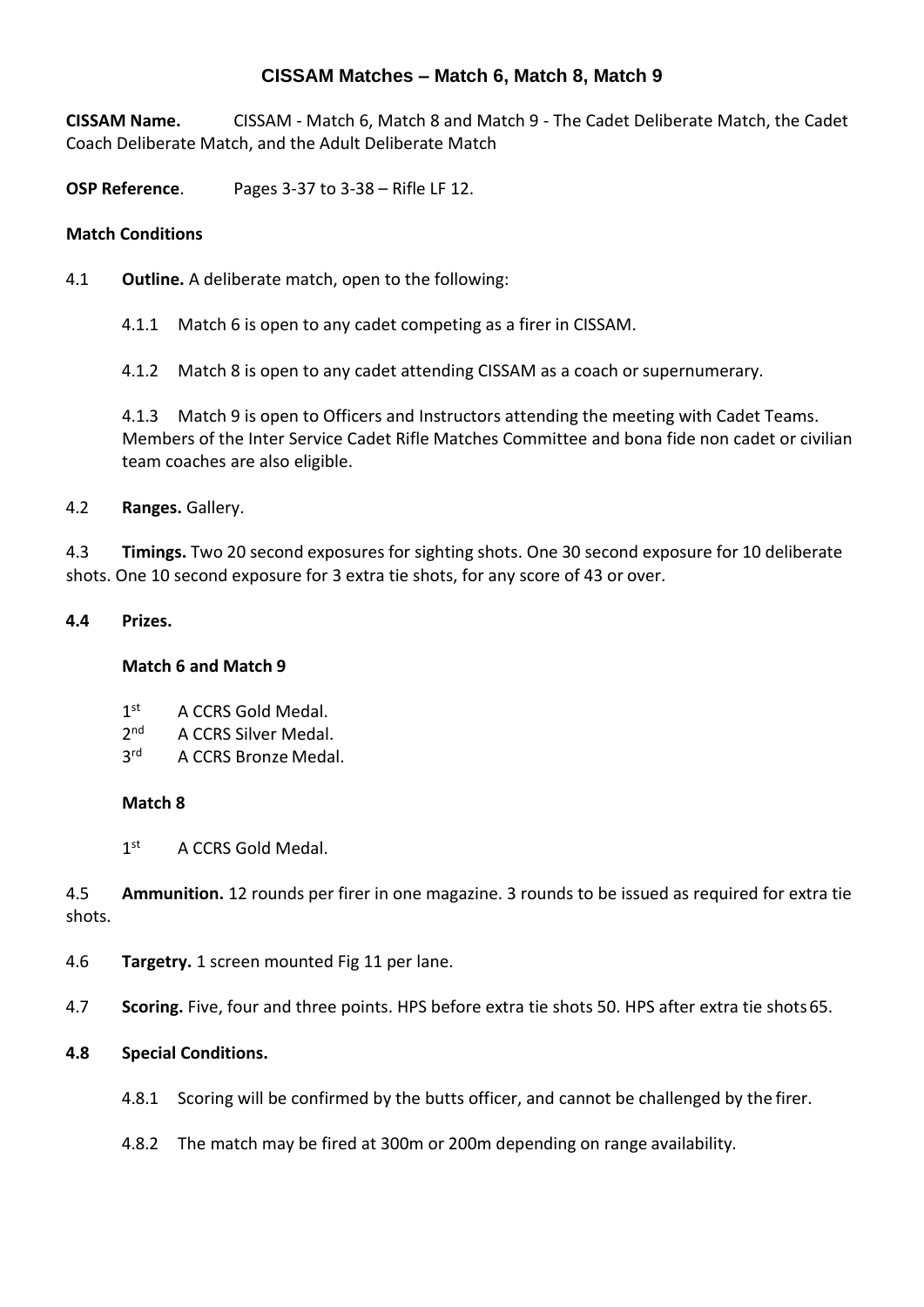|                     | Match $6/8/9$ - Practice 1 – Sighting (OSP – Practice 1 or 6)                                                                     |
|---------------------|-----------------------------------------------------------------------------------------------------------------------------------|
| Range/Position      | 300m or 200m Prone.                                                                                                               |
| <b>Ammunition</b>   | 2 rounds.                                                                                                                         |
| <b>Targetry</b>     | 1 x screen mounted Fig 11 per lane.                                                                                               |
| <b>Exposures</b>    | 2 x 20 second exposures.                                                                                                          |
| <b>Instructions</b> | Order 'Load, adopt the prone position, ready. Two sighting shots, one<br>per exposure, watch out'.                                |
|                     | Targets will be marked after each sighting shot and raised for 20 seconds.                                                        |
|                     | 20 seconds after showing the marked target for the second exposure the targets<br>will be lowered and patched out for Practice 2. |
|                     | Post Practice order.                                                                                                              |
|                     | 'Practice 2, watch and shoot'.                                                                                                    |

| Range      | <b>Target Frames</b>  | <b>Timings</b> |      |
|------------|-----------------------|----------------|------|
|            |                       | Up             | Down |
| 300 or 200 | Screen mounted Fig 11 | 05             | 26   |
|            | Marked Target         | 46             | 1.07 |
|            | Marked Target         | 1 27           | 1.48 |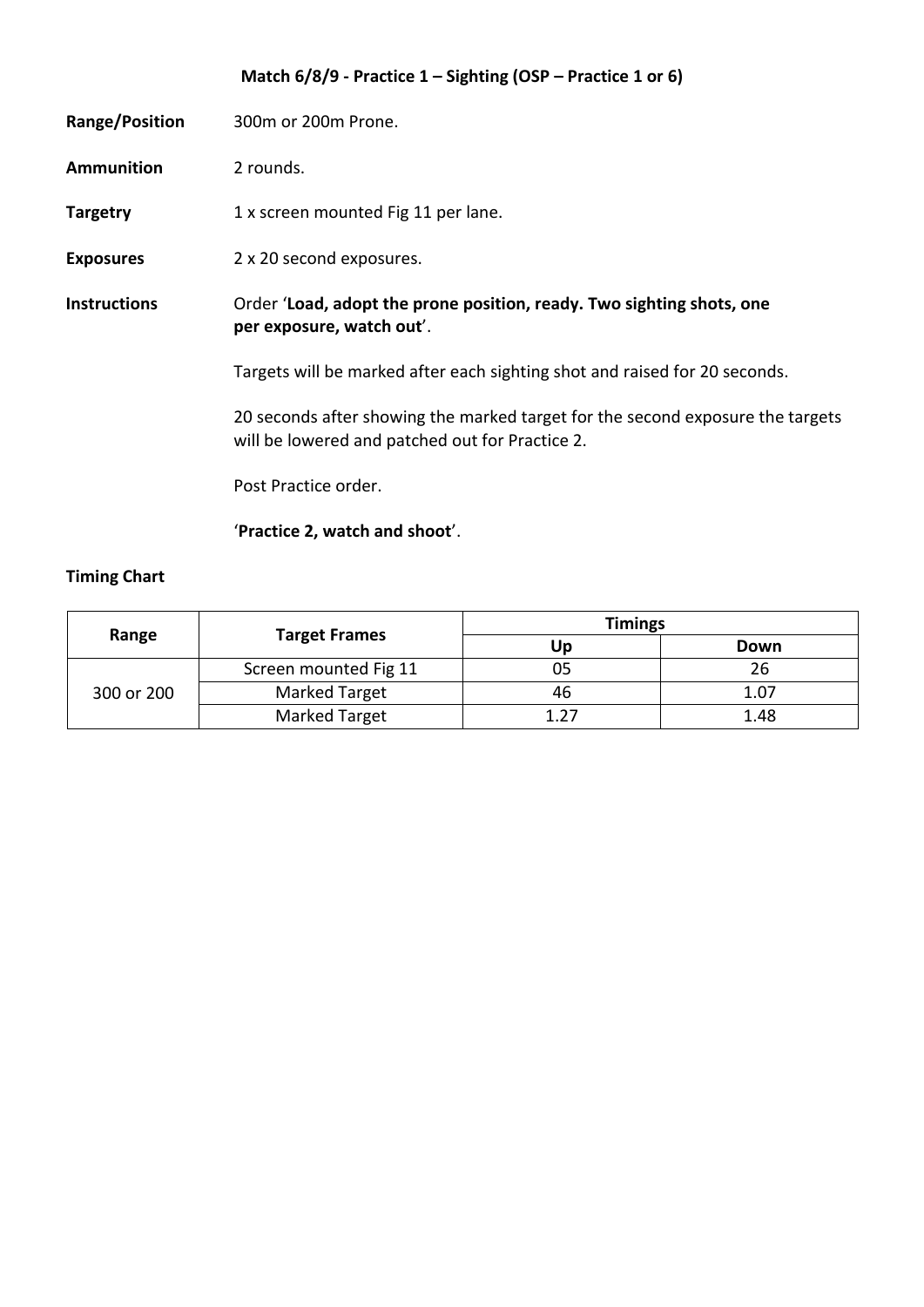|                       | Match $6/8/9$ - Practice 2 – Deliberate (OSP – Practice 1 or 6)                                                                             |
|-----------------------|---------------------------------------------------------------------------------------------------------------------------------------------|
| <b>Range/Position</b> | 300m or 200m Prone.                                                                                                                         |
| <b>Ammunition</b>     | 10 rounds.                                                                                                                                  |
| <b>Targetry</b>       | 1 x screen mounted Fig 11 per lane.                                                                                                         |
| <b>Exposures</b>      | 1 x 30 second exposure.                                                                                                                     |
|                       | 1 x 10 second exposure for extra tie shots, for any scores of 43 and over.                                                                  |
| <b>Instructions</b>   | 5 seconds after the order 'Practice 2, watch and shoot' is given the<br>target will be exposed for 30 seconds.                              |
|                       | Targets will be marked after the 30 second exposure. Any firer with a score of 43<br>or more will be issued a further 3 rounds.             |
|                       | If no extra tie shots in the detail, order 'Unload, stand up, for inspection port<br>arms, show clear (once clear) ease springs'.           |
|                       | If there are extra tie shots, order, 'Lane(s) x, y, z (non tie shooting lanes) rest.<br>Lane(s) a, b, c, three extra tie shots, watch out'. |
|                       | Tie shot targets will be exposed for 10 seconds.                                                                                            |
|                       | Tie shot targets will be marked after the 10 second exposure.                                                                               |
|                       | At the end of the extra tie shoot order 'Hoload stand up for inspection port                                                                |

At the end of the extra tie shoot order '**Unload, stand up, for inspection port arms, show clear (once clear) ease springs**'.

# **Timing Chart**

| Range      | <b>Target Frames</b>  | <b>Timings</b> |      |
|------------|-----------------------|----------------|------|
|            |                       | Up             | Down |
| 300 or 200 | Screen mounted Fig 11 | ັບ             | 36   |

# **Timing Chart – Extra Tie Shoot**

| Range      | <b>Target Frames</b>  | <b>Timings</b> |      |
|------------|-----------------------|----------------|------|
|            |                       |                | Down |
| 300 or 200 | Screen mounted Fig 11 |                | 16   |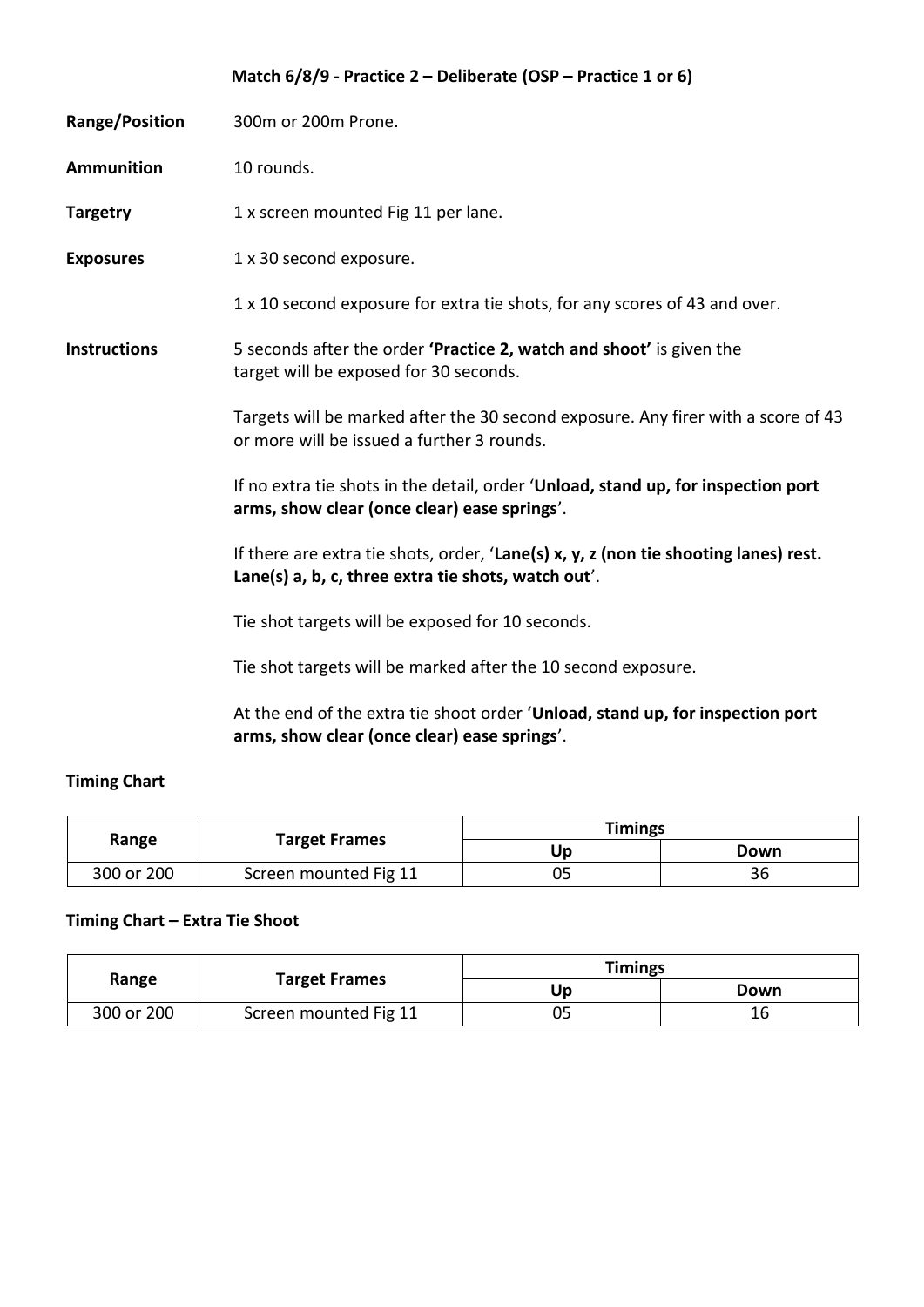- **CISSAM Name.** CISSAM Match 7 The Falling Plates
- **OSP Reference**. Pages 10-45 to 10-46 The Fire Team Falling Plates assessment.

#### **Match Conditions**

- 7.1 **Outline.** A knockout match. Open to all teams of four entered into CISSAM.
- 7.2 **Ranges.** 200m.To be fired on a falling plates range with a minimum of three boxes of tenplates.
- 7.3 **Timings.** Each detail will take approximately 10 minutes to complete.

#### **7.4 Prizes.**

- $1<sup>st</sup>$ The Challenge Cup and 4 CCRS Gold Medals.
- $2<sup>nd</sup>$ 4 CCRS Silver Medals.
- $3<sup>rd</sup>$ 4 CCRS Bronze Medals.
- 7.5 **Ammunition.** 10 rounds per firer in one magazine.

#### **7.6 Targetry.**

Falling plates box  $-10$  x falling plates per box.

7.7 **Scoring.** A knockout match.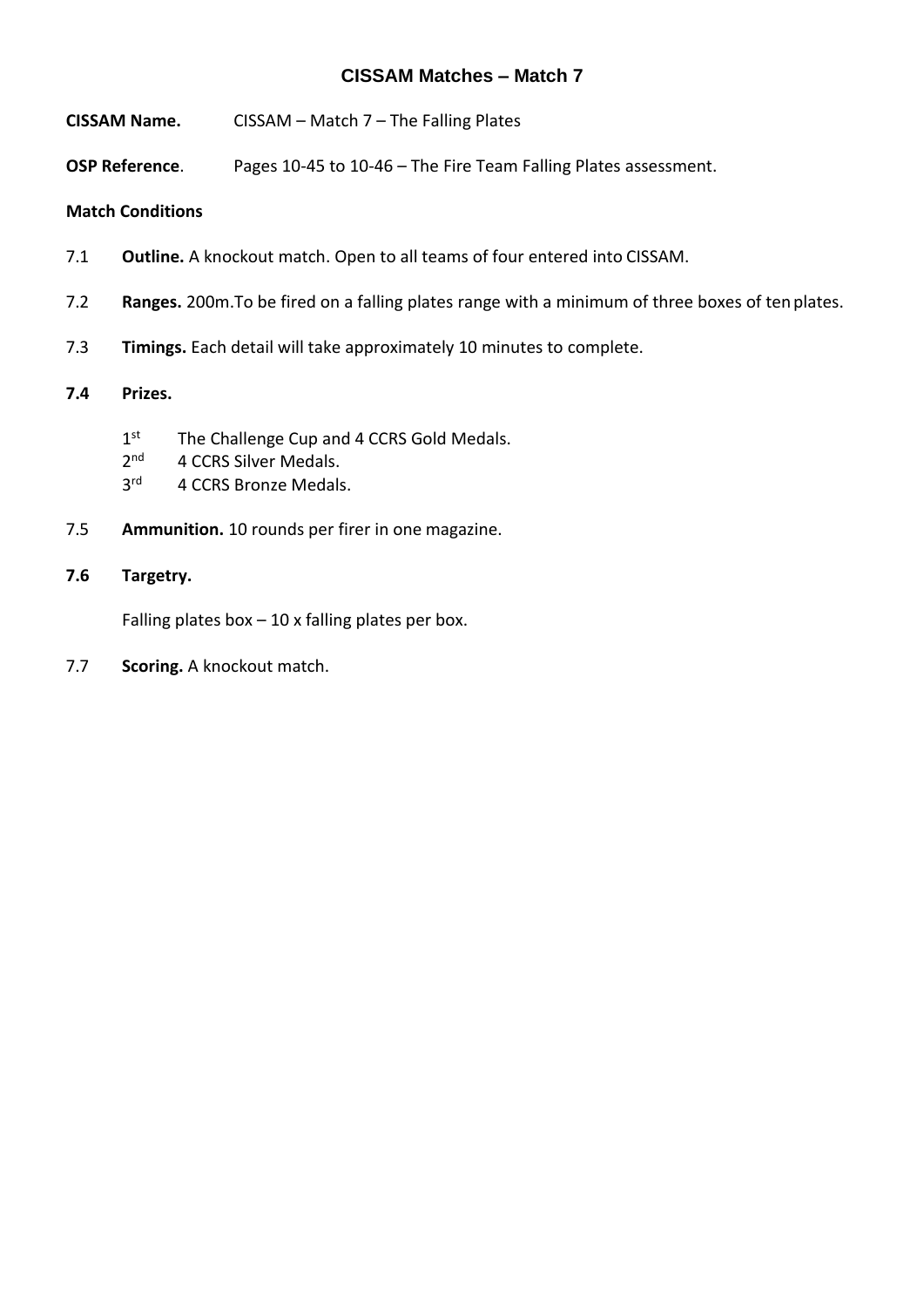# **Match 7 – Practice 1 (OSP – Practice 1)**

| Range/Position      | 300-200m run down.                                                                                                                                                                                                                                                               |
|---------------------|----------------------------------------------------------------------------------------------------------------------------------------------------------------------------------------------------------------------------------------------------------------------------------|
| <b>Ammunition</b>   | 10 rounds.                                                                                                                                                                                                                                                                       |
| <b>Targetry</b>     | Falling plates box of 10 plates.                                                                                                                                                                                                                                                 |
| <b>Exposures</b>    | All plates are upright at the start of each run.                                                                                                                                                                                                                                 |
| <b>Instructions</b> | Teams will be formed up in the prone position at 300m, rifles unloaded, with<br>the magazine in a pouch.                                                                                                                                                                         |
|                     | Order 'Stand by'.                                                                                                                                                                                                                                                                |
|                     | On the blast of a whistle, teams run to the 200m point, adopt the prone position,<br>load, make ready and engage the plates. The magazine must not touch the rifle<br>and the safety catch must be on Safe until the firer is in the prone position on the<br>200m firing point. |
|                     | The winning team is the one that fulfils one of the following conditions, in order of<br>precedence:                                                                                                                                                                             |
|                     | Knock all the plates down first, or                                                                                                                                                                                                                                              |
|                     | Knock the most plates down, or                                                                                                                                                                                                                                                   |
|                     | Expend the least ammunition                                                                                                                                                                                                                                                      |
|                     | As soon as the first team has knocked their plates down, or after 90 seconds,<br>whichever is first, order 'Stop, unload, stand up, for inspection port arms, show<br>clear (once clear) ease springs.'                                                                          |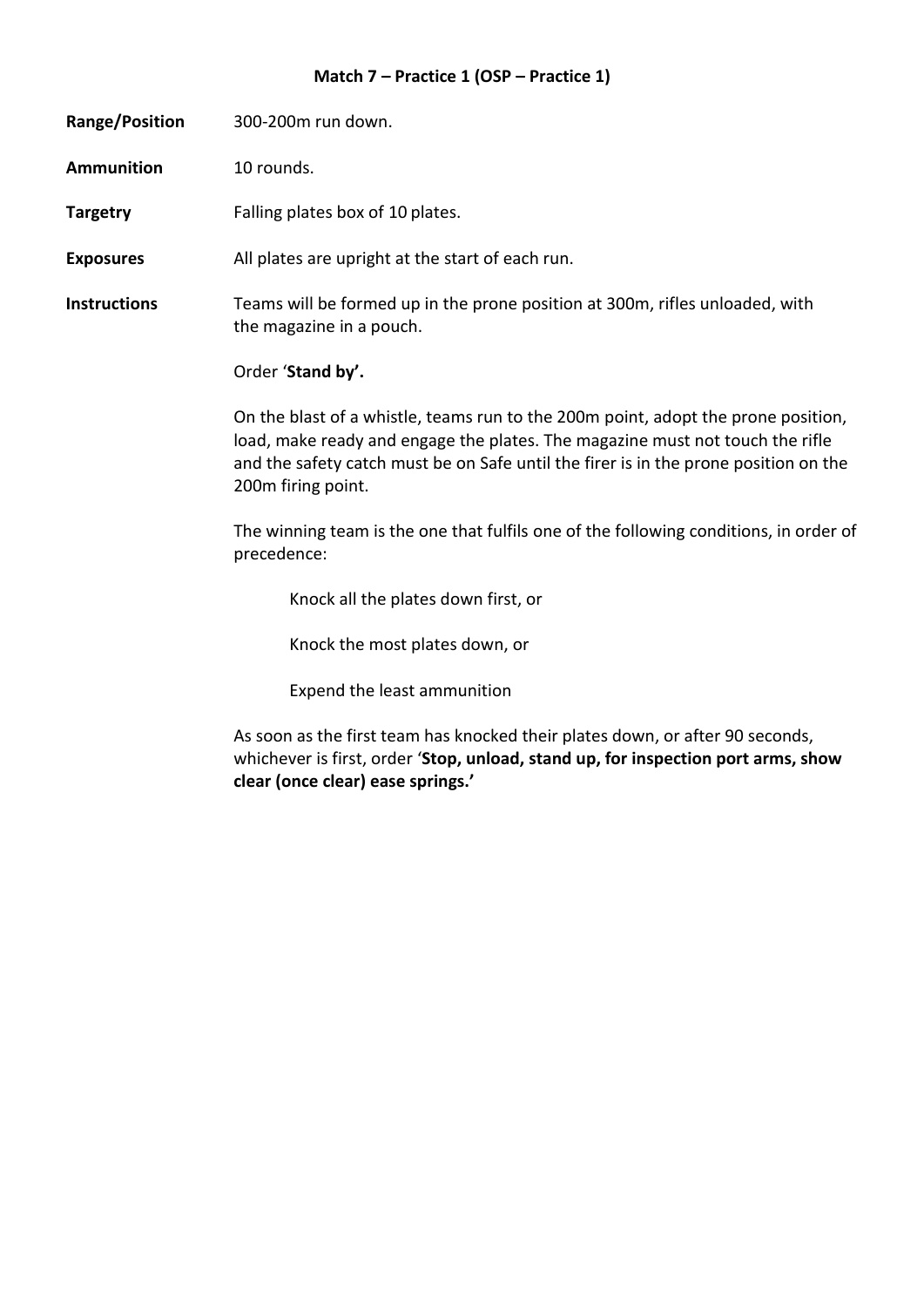**CISSAM Name.** CISSAM – Match 10 – The Inter Services' Match

**OSP Reference**. Pages 10-37 to 10-40 – The Short Range Rural Contact Assessment.

#### **Match Conditions**

10.1 **Outline.** A three practice shoot. Open to one team of 12 from each of the cadet forces, SCC (including RM Cadets), ACF and RAFAC. Each team will compete in two details of six firers.

10.2 **Ranges.** CGR or Gallery.

10.3 **Timings.** A time chart is included after the practice details. Each detail will take approximately 20 minutes to complete.

#### **10.4 Prizes.**

- $1<sup>st</sup>$ The Challenge Cup and 12 CCRS Gold Medals.
- $2<sup>nd</sup>$ 12 CCRS Silver Medals.
- $3<sup>rd</sup>$ 12 CCRS Bronze Medals.
- 10.5 **Ammunition.** 30 rounds per firer in three magazines of 10 rounds.
- 10.6 **Targetry.** Each lane will require:

1 x Fig 11. 1 x Fig 12.

10.7 **Scoring.** Five points per hit. HPS 50 for each Practice, Team HPS 1800.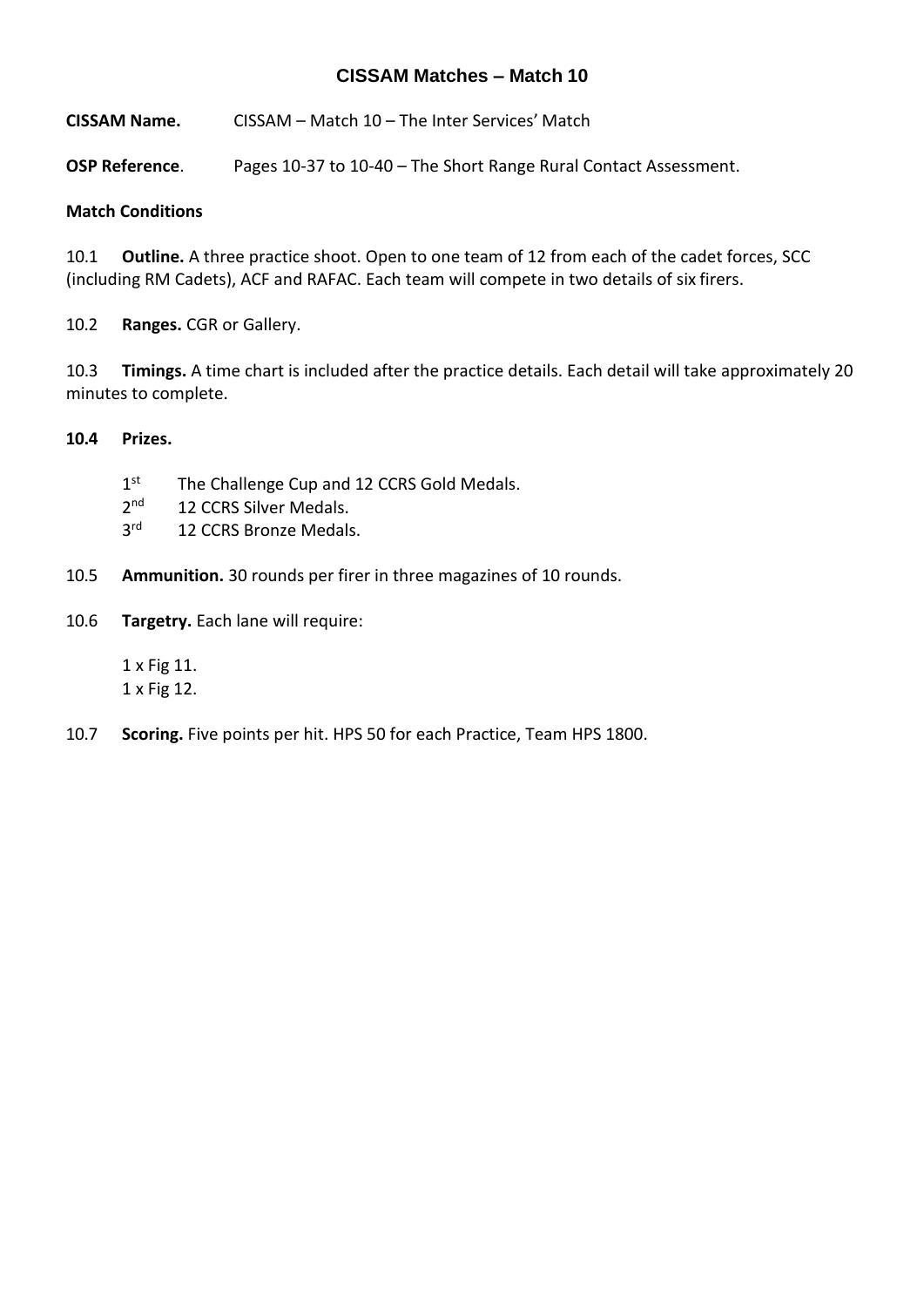# **Match 10 - Practice 1 (OSP – Practice 1)**

| Range/Position      | 300m Prone.                                                                                                                                  |
|---------------------|----------------------------------------------------------------------------------------------------------------------------------------------|
| <b>Ammunition</b>   | 10 Rounds.                                                                                                                                   |
| <b>Targetry</b>     | Fig 11.                                                                                                                                      |
| <b>Exposures</b>    | 1 x 60 second exposure.                                                                                                                      |
| <b>Instructions</b> | Line up 3m behind the firing point.                                                                                                          |
|                     | Order 'Load, adopt the standing alert position, watch out'.                                                                                  |
|                     | On the appearance of the target firers are to move onto the firing point, adopt the<br>prone position, make ready and engage with 10 rounds. |
|                     | Targets up and hold.                                                                                                                         |
|                     | Post practice order.                                                                                                                         |
|                     | 'Make safe, adopt the standing alert position, Practice 2, watch out'                                                                        |

| Range | <b>Target Frames</b> | <b>Timings</b> |      |
|-------|----------------------|----------------|------|
|       |                      | Up             | Down |
| 300   | Fig 11 Up and Hold   | 05             | 1.06 |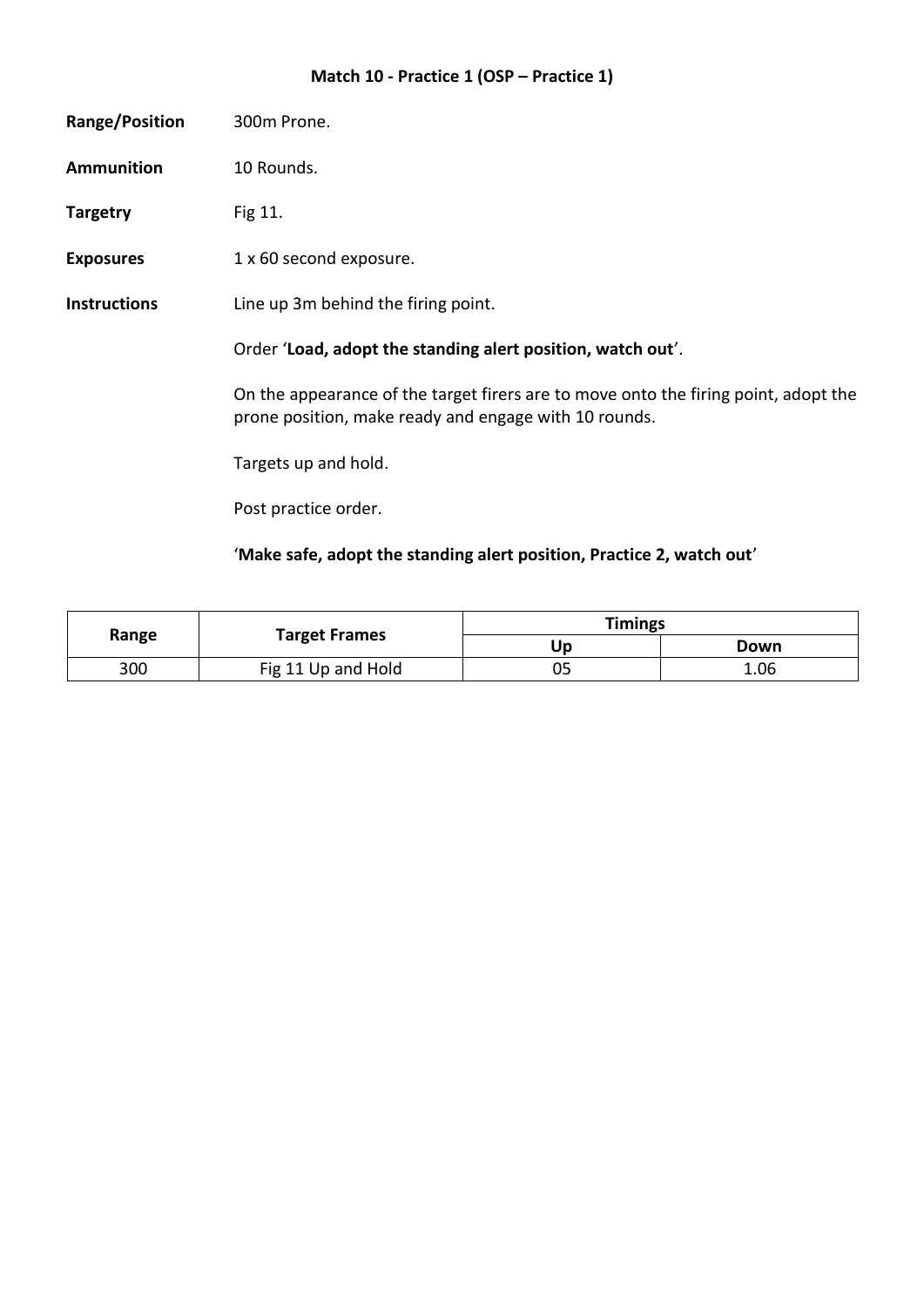#### **Match 10 - Practice 2 (OSP – Practice 2)**

| <b>Range/Position</b> | 300 - 100m run down.<br>300m prone.<br>200m sitting.<br>100m kneeling unsupported.                                                                                                                   |  |
|-----------------------|------------------------------------------------------------------------------------------------------------------------------------------------------------------------------------------------------|--|
| <b>Ammunition</b>     | 10 Rounds.                                                                                                                                                                                           |  |
| <b>Targetry</b>       | Fig 11 at 300m.<br>Fig 12 at 200m and 100m.                                                                                                                                                          |  |
| <b>Exposures</b>      | 1 x 15 second exposure at 300m.                                                                                                                                                                      |  |
|                       | 1 x 1 second exposure, and interval of 30 seconds (run down), then 2 x 6 second<br>exposures with a 10 second interval at 200m.                                                                      |  |
|                       | 1 x 1 second exposure, and interval of 30 seconds (run down), then 2 x 6 second<br>exposures with a 10 second interval at 100m.                                                                      |  |
| <b>Instructions</b>   | When targets appear firers are to adopt the prone position, make ready and<br>engage the 15 second exposure with 2 rounds.                                                                           |  |
|                       | Order 'With the same magazine, make safe, watch out'                                                                                                                                                 |  |
|                       | The next exposure of 1 second is the signal to run to the 200m firing point, adopt<br>the sitting position, make ready and engage the next two exposures with 2<br>rounds per exposure.              |  |
|                       | Order 'With the same magazine, make safe, watch out'                                                                                                                                                 |  |
|                       | The next exposure of 1 second is the signal to run to the 100m firing point, adopt<br>the kneeling unsupported position, make ready and engage the next two<br>exposures with 2 rounds per exposure. |  |
|                       |                                                                                                                                                                                                      |  |

Targets up and hold.

Post practice order. '**Make safe, ready, Practice 3, watch and shoot'.**

### **Timing Chart – \*Timings are reset after each distance and are restarted once all firers have made safe as indicated by the RCO**

| Range | <b>Target Frames</b> | <b>Timings</b> |      |
|-------|----------------------|----------------|------|
|       |                      | Up             | Down |
| 300   | Fig 11 Up and Hold   | 05             | 21   |
| 200   | Fig 12 Up and Hold   | $*05$          | 07   |
|       |                      | 37             | 44   |
|       |                      | 54             | 1.01 |
| 100   |                      | $*05$          | 07   |
|       |                      | 37             | 44   |
|       |                      | 54             | 1.01 |